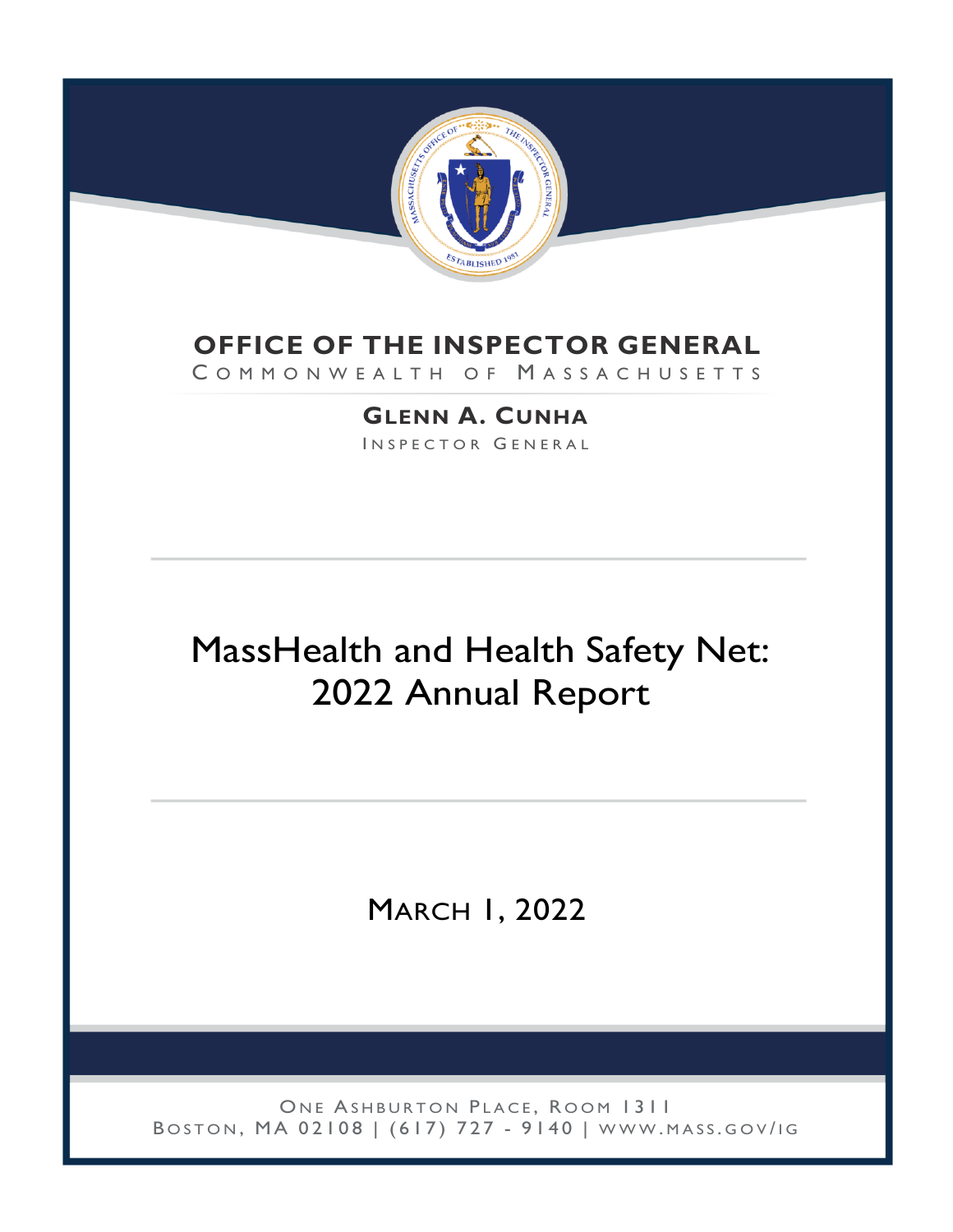### TABLE OF CONTENTS

| I.  |    |  |  |  |  |  |  |
|-----|----|--|--|--|--|--|--|
| Ш.  |    |  |  |  |  |  |  |
|     |    |  |  |  |  |  |  |
|     |    |  |  |  |  |  |  |
| Τ.  |    |  |  |  |  |  |  |
| II. |    |  |  |  |  |  |  |
|     | Α. |  |  |  |  |  |  |
|     | В. |  |  |  |  |  |  |
|     | C. |  |  |  |  |  |  |
|     | D. |  |  |  |  |  |  |
|     | Е. |  |  |  |  |  |  |
|     |    |  |  |  |  |  |  |
|     |    |  |  |  |  |  |  |
|     | В. |  |  |  |  |  |  |
|     | C. |  |  |  |  |  |  |
|     | D. |  |  |  |  |  |  |
|     | Е. |  |  |  |  |  |  |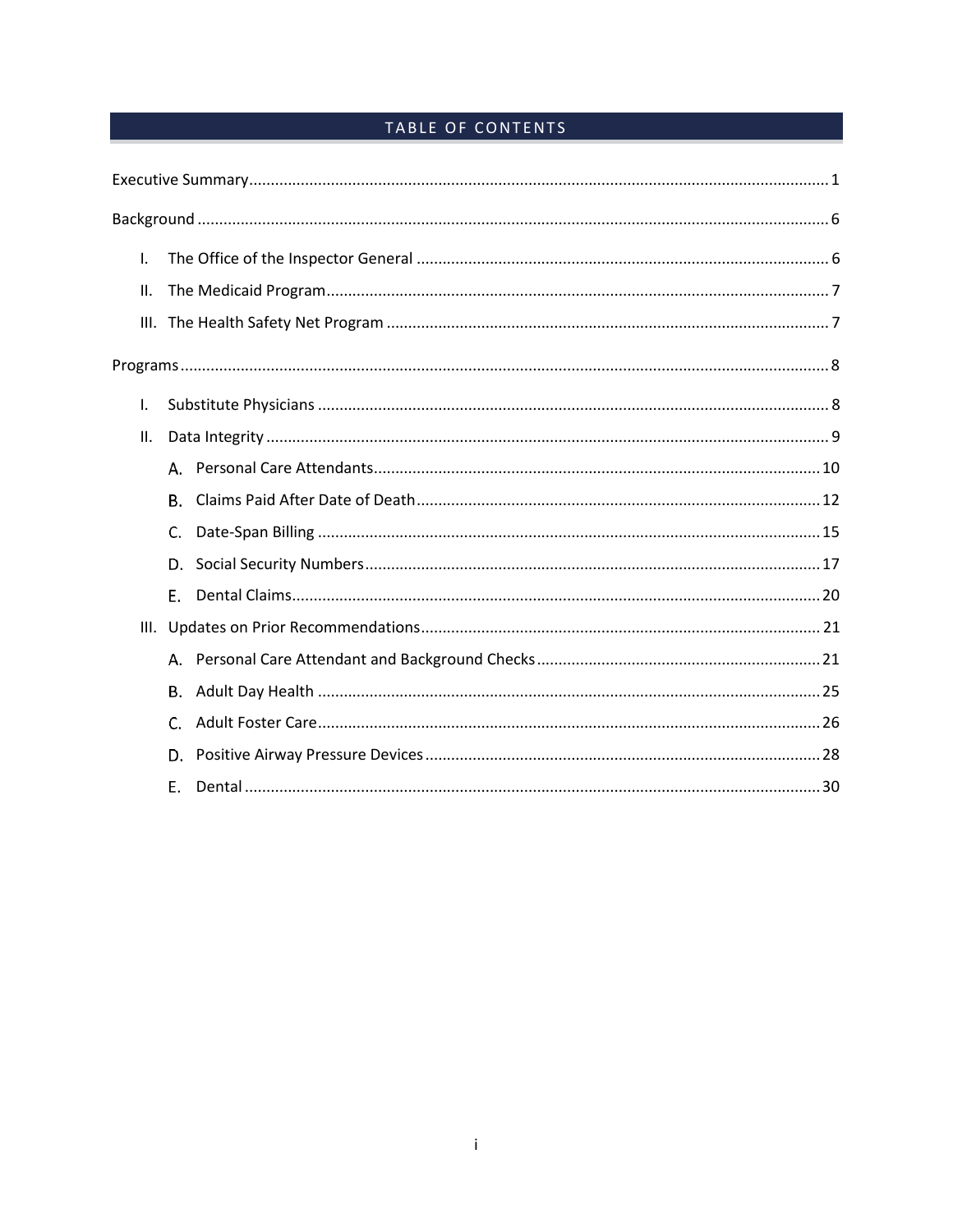#### <span id="page-2-0"></span>EXECUTIVE SUMMARY

The Office of the Inspector General for the Commonwealth of Massachusetts (Office) is an independent state agency charged with preventing and detecting fraud, waste and abuse in the use of public funds and public property. Since 2004, the Office has maintained a healthcare unit to conduct focused reviews of the Massachusetts Medicaid (Medicaid) and Health Safety Net (HSN) programs. The Office's healthcare unit also provides specific recommendations for program improvements to the Office of Medicaid (MassHealth), which is responsible for administering the Medicaid and HSN programs.

In 2021, the Office reviewed crossover claims involving substitute physicians as well as data integrity in several Medicaid programs. The Office identified measures MassHealth should take to improve its data integrity in each area reviewed. The Office also followed up with MassHealth regarding findings and recommendations from prior reports. The Office found that MassHealth has implemented changes to enhance its program integrity in each of these areas.

Substitute Physicians. The Office reviewed certain claims – known as crossover claims – in which both the Medicare and Medicaid programs cover members, with Medicare acting as the primary payor and MassHealth as the secondary payor. Under the Medicare program, providers may hire substitute physicians to treat the provider's patients when the provider cannot. MassHealth does not allow a similar arrangement.

However, the Office found instances in which a provider billed Medicare for using the services of a substitute physician on the same day they billed MassHealth for providing direct services. This is an indicator of potential fraud or abuse: it could indicate that (1) the substitute physician billed MassHealth using the provider's identification number, which MassHealth does not allow; or (2) the provider and the substitute physician treated patients at the same time, which neither Medicare nor MassHealth permit.

The Office recommends that MassHealth review crossover claims involving substitute physicians to identify providers that also billed MassHealth as the primary payor on the same day. MassHealth should review any such claims to determine whether they are appropriate and recover any money improperly paid to providers.

Data Integrity. The Office examined MassHealth's progress implementing the Office's recommendations to improve the integrity of its data relating to personal care attendants (PCAs), claims paid after a member's date of death, date-span billing, social security numbers and dental claims. The Office found that MassHealth has made improvements in these areas, and that it needs to continue to enhance its data integrity.

*Personal Care Attendants.* The PCA program helps MassHealth members who have permanent or chronic disabilities to maintain their independence, reside in their communities and manage their own personal care. In 2020, the Office identified several issues that limited MassHealth's ability to provide meaningful oversight of the PCA program. The Office found MassHealth did not know the identities of the PCAs who provide services to members. As a result, MassHealth could not take steps to ensure program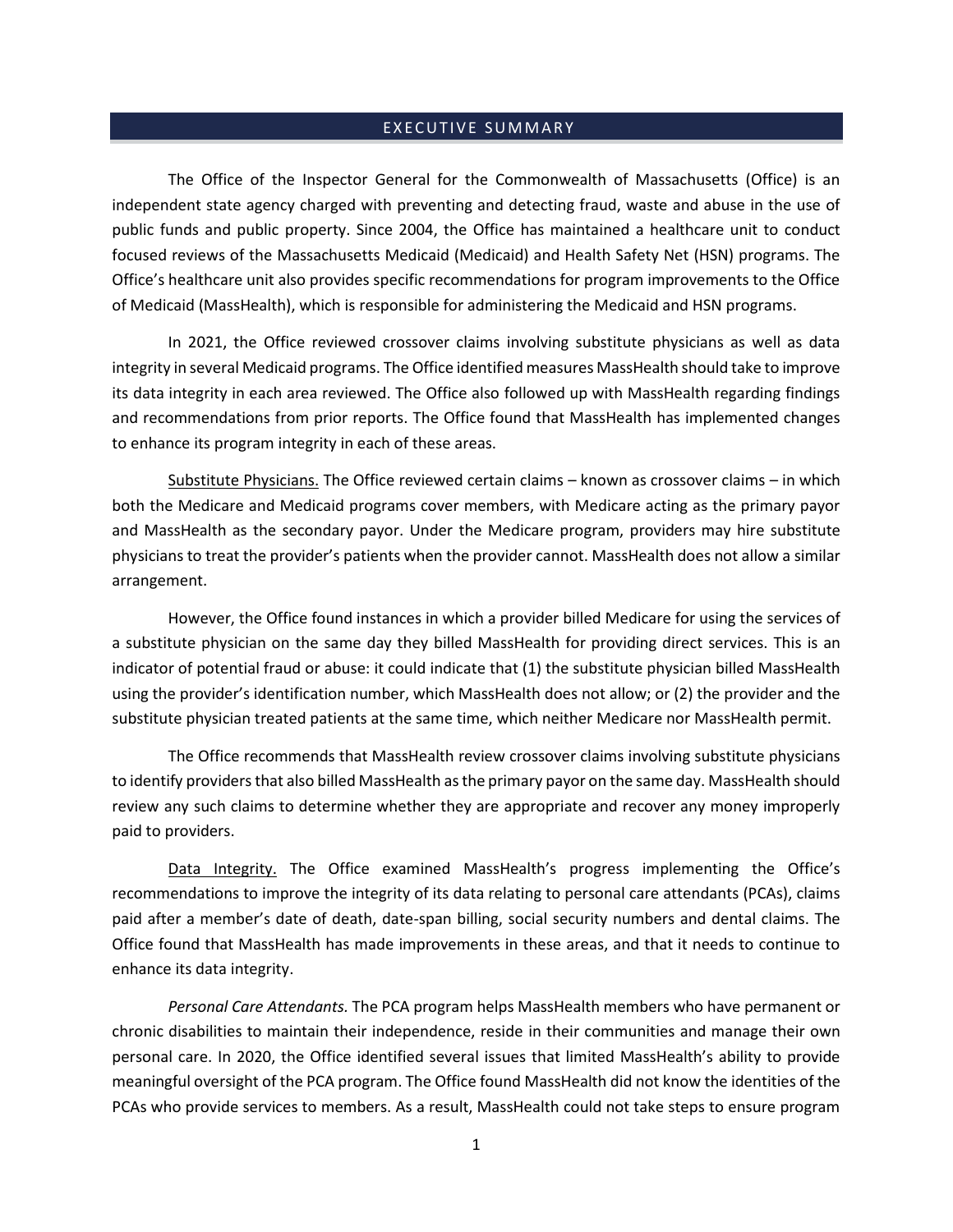integrity or determine whether the PCA program was working within its regulatory framework. For example, MassHealth could not determine whether each PCA was following regulations that prohibit a PCA from caring for a family member or from working more than 50 hours a week.

In response to this finding, MassHealth now requires the company that helps administer the PCA program – known as the fiscal intermediary (FI) – to provide MassHealth with identifying information for all PCAs, including each PCA's name. Moreover, under a new contract that began in 2022, MassHealth will require that every claim for PCA services include a unique PCA identification number. MassHealth anticipates that it will begin receiving PCAs' unique identifiers on claims in the spring of 2022.

In 2019, the Office also reviewed PCA travel claims, which are claims for PCAs when they travel from one member's home to another member's home. The Office found that MassHealth had inconsistent and incomplete data, making it impossible for MassHealth to conduct rigorous program integrity reviews. In addition, the Office observed that MassHealth reimbursed PCAs for traveling significant distances to care for members, raising concerns about good business practices.

In response to these findings, MassHealth began taking steps to identify inaccurate travel claims and to recoup improperly paid claims. For example, MassHealth created an algorithm to flag PCA travel claims that require further review.<sup>1</sup> However, MassHealth cannot implement this algorithm until PCA claims include the PCAs' unique identification numbers. Additionally, under the new contract, the FI will be responsible for implementing a new electronic verification system that will record and process the PCAs' time, including travel to and from appointments.

The Office continues to recommend that MassHealth conduct a full audit of all PCA travel claims to identify red flags for fraud, waste or abuse. For example, MassHealth should determine why some PCAs appear to finish one shift and start a second shift simultaneously, even though they are caring for members who live at different addresses. The audit should also examine providers that consistently submit large travel claims or claims for longer-than-average work hours. The Office further recommends that MassHealth devote the necessary staff resources to oversee and manage the new FI contract.

*Claims Paid After Date of Death.* MassHealth's automated claims system contains dates of death for active MassHealth members. As discussed in this report, that data sometimes is inaccurate and can include dates of death for individuals who are alive.

In 2021, the Office reviewed claims that MassHealth paid for services a member received after MassHealth's claims system recorded a date of death for the member. Specifically, the Office identified members who (1) had a date of death in MassHealth's system; and (2) had at least one MassHealth claim

<sup>&</sup>lt;sup>1</sup> An algorithm is a set of procedures a computer follows to reach a particular goal, such as identifying atypical travel claims (for instance, travel claims for at least 100 miles). MassHealth runs algorithms through its claims system to identify claims that require additional scrutiny.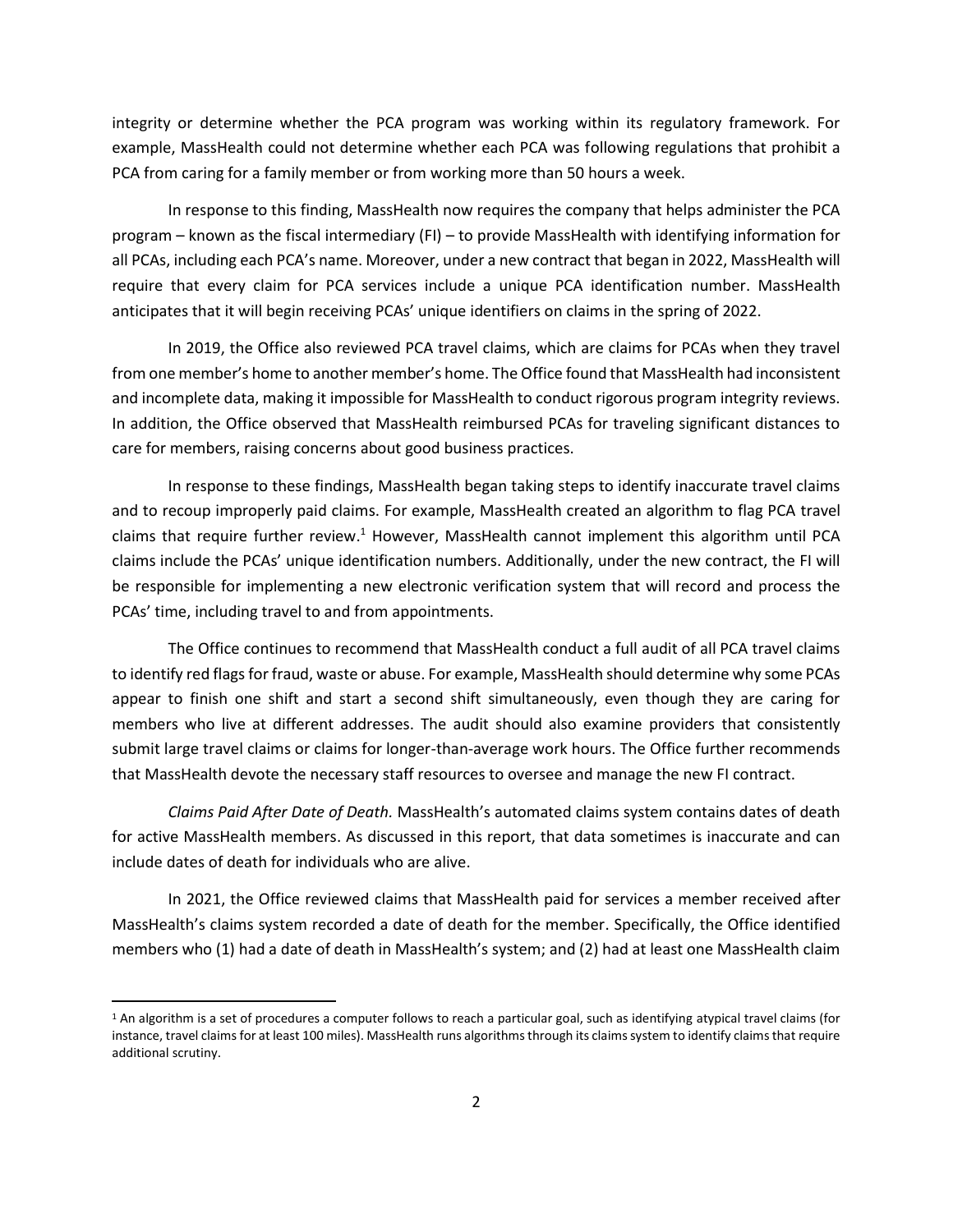between January 1, 2017 and December 31, 2020. The Office found 2,698 members with at least one claim paid after their listed date of death, with a total of \$6.4 million paid for 32,702 claims over the four-year span that the Office reviewed.

The Office found that the majority of claims were for members whose dates of death in the claims system were before January 1, 2017, including members with dates of death as far back as 1953. The Office also observed that the number of claims MassHealth paid past the date of death decreased each year from 2017 to 2019. However, the number and cost of claims increased significantly in 2020.

The Office understands that MassHealth receives eligibility data – including dates of death – from external agencies and that it has no direct control over the data it receives from those agencies. Nevertheless, MassHealth needs to identify a solution to (1) remove erroneous dates of death from its claims system; and (2) ensure it is not paying claims for members who are deceased.

Finally, the Office has provided MassHealth with the list of members it identified in its review. MassHealth should review this information, correct any eligibility errors and recover all payments that it should not have made. MassHealth should also refer providers that appear to be engaging in fraudulent billing to the Massachusetts Office of the Attorney General's Medicaid Fraud Division.

*Date-Span Billing.* In previous reports on both the Adult Day Health (ADH) and Adult Foster Care (AFC) programs, the Office found that some providers bill MassHealth for multiple days of service on a single claim, a practice known as date-span billing. For example, providers submitted one claim for seven days of services, listing the dates of service as the first day of the month through the last day of the month, without identifying the seven days on which they provided services. While permissible, date-span billing makes oversight difficult because it is impossible to determine the specific dates the provider allegedly provided ADH or AFC services.

For both programs, the Office recommended that MassHealth require providers to bill for services one day at a time and MassHealth has taken steps towards addressing the Office's concerns. MassHealth informed ADH providers that they could no longer submit claims using date-span billing. MassHealth subsequently updated its billing system to prohibit ADH providers from using date-span billing and it will implement this change in the first quarter of 2022.

MassHealth also informed the Office that it implemented an edit in its billing system in August 2021 to prevent AFC providers from using date-span billing. However, the Office reviewed claims submitted in October 2021 and identified 15,207 claims, or 4.81% of all AFC claims for the month, in which providers billed for multiple days on a single claim.

The Office recommends that MassHealth ensure that the edit intended to prevent date-span billing is working properly. If not, MassHealth needs to fix it. Further, if MassHealth finds that certain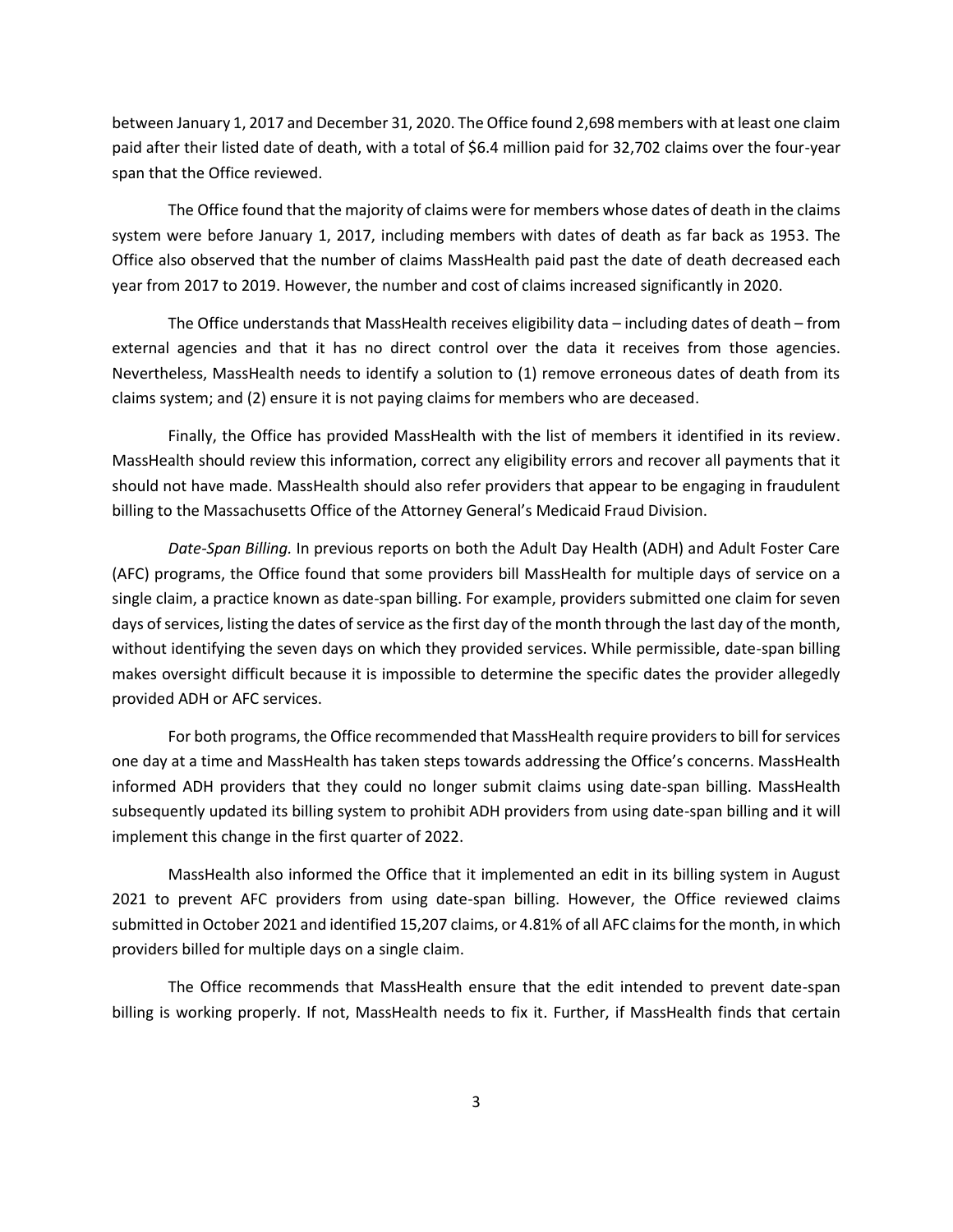providers persist in date-span billing, it should furnish those providers with additional guidance or training on appropriate billing practices.

*Social Security Numbers.* In 2016, the Office made several recommendations to MassHealth to improve its program integrity relating to social security numbers (SSN) after finding that the agency's data contained facially suspect SSNs (*e.g.*, 111-11-1111) and multiple members with the same SSN.

In 2021, the Office again reviewed MassHealth's data integrity for SSNs. After reviewing the SSNs of all 2,270,914 active members, the Office found only one SSN that could be considered invalid. MassHealth's system changes to prohibit staff from entering invalid SSNs appear to be working. However, the Office also found 2,179 SSNs linked to more than one MassHealth member's identification number (ID). One individual may have two MassHealth IDs, making it appear that two people have the same SSN. However, MassHealth needs to evaluate and correct the duplicate SSNs, including removing any duplicate IDs.

*Dental Claims.* Most dentists in the United States use a universal numbering system for teeth, which assigns a specific number or letter to each tooth in the mouth. This is important because dentists can perform some procedures on a tooth a limited number of times. For example, a tooth can only be extracted once. In 2019, the Office reviewed certain aspects of MassHealth's dental program and found that while MassHealth's claims system contained tooth numbers, its data warehouse did not.<sup>2</sup> To conduct robust program integrity activity, MassHealth needs to ensure that the claims information in its data warehouse includes the tooth numbers associated with all dental claims.

In 2021, the Office found that a field in the data warehouse that is supposed to contain the tooth number sometimes was blank instead. The blanks follow a pattern. When tooth numbers 1 through 9 were entered as "01" through "09" in MassHealth's claims system, the data transferred properly to the data warehouse. However, when tooth numbers were entered as a single digit, *i.e.*, without the "0" before the tooth number, the numbers did not transfer to the data warehouse.

The Office brought this to the attention of MassHealth's data warehouse team, which is currently working on a solution. The Office commends MassHealth for taking steps to fix the communication error between its claims system and the data warehouse. The Office recommends that MassHealth continue its efforts to resolve this issue for single-digit tooth numbers.

#### Program Integrity.

*PCA Program.* MassHealth members who receive PCA services are responsible, not MassHealth, for deciding whether to conduct a criminal offender record information (CORI) check or sex offender

<sup>&</sup>lt;sup>2</sup> The data warehouse contains MassHealth claims data; MassHealth uses the data warehouse for program integrity data analysis and reporting.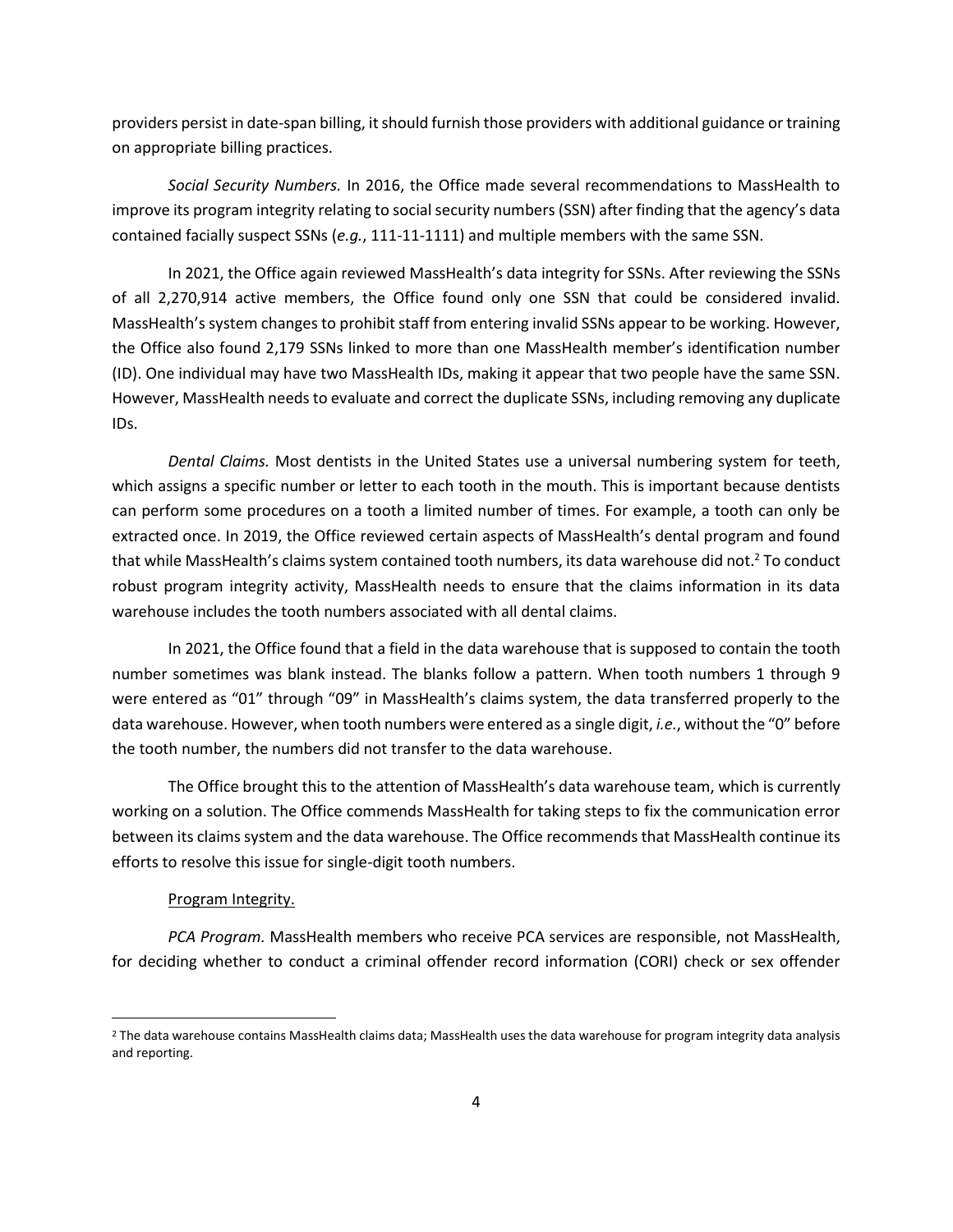registry information (SORI) check on a prospective PCA. CORI includes information about a person's criminal history; SORI lists the names and addresses of people who have committed certain sex offenses.

Since 2019, the Office has worked with MassHealth to address barriers to using background checks in the hiring of PCAs. The Office continued these efforts in 2021, working with the relevant agencies to make it possible for MassHealth's fiscal intermediary (FI) – which assists members who receive PCA services – to conduct CORI checks at the member's request. Going forward, MassHealth should devote the necessary staff resources to educate stakeholders about the importance of background checks and to support members who want to conduct CORI and SORI checks. MassHealth should continue to ensure that its FI has the necessary access to run CORI checks on behalf of its members. MassHealth should also monitor the FI to make sure that it performs timely background checks when requested by MassHealth members.

*Additional Program Updates.* The Office followed up on a several other programs this past year as well. In the ADH program, MassHealth updated its regulations to require prior authorization for those services, created a mandatory training for providers, and conducted provider audits. The Office recommends that MassHealth continue to identify, educate and audit providers with high claim denial rates. In the AFC program, MassHealth also now requires prior authorization for these services, conducts provider audits and has implemented algorithms to identify overlapping claims for AFC and home health aide services, which cannot be billed at the same time. The Office recommends MassHealth continue to conduct field audits, run the algorithms and recover overpayments.

The Office also requested an update on positive airway pressure (PAP) devices, which the Office reviewed for its 2021 report. MassHealth instituted a new edit to identify duplicate claims and is working to review claims for durable medical equipment that can only be reordered on a periodic basis. The Office recommends that MassHealth recoup any overpayments it identifies. In its dental program, MassHealth has implemented measures to improve its oversight of its program vendor and is conducting provider audits when MassHealth identifies vendors that bill certain codes inappropriately. The Office recommends that MassHealth continue identifying outlier providers for audit and recover any overpayments discovered during audits.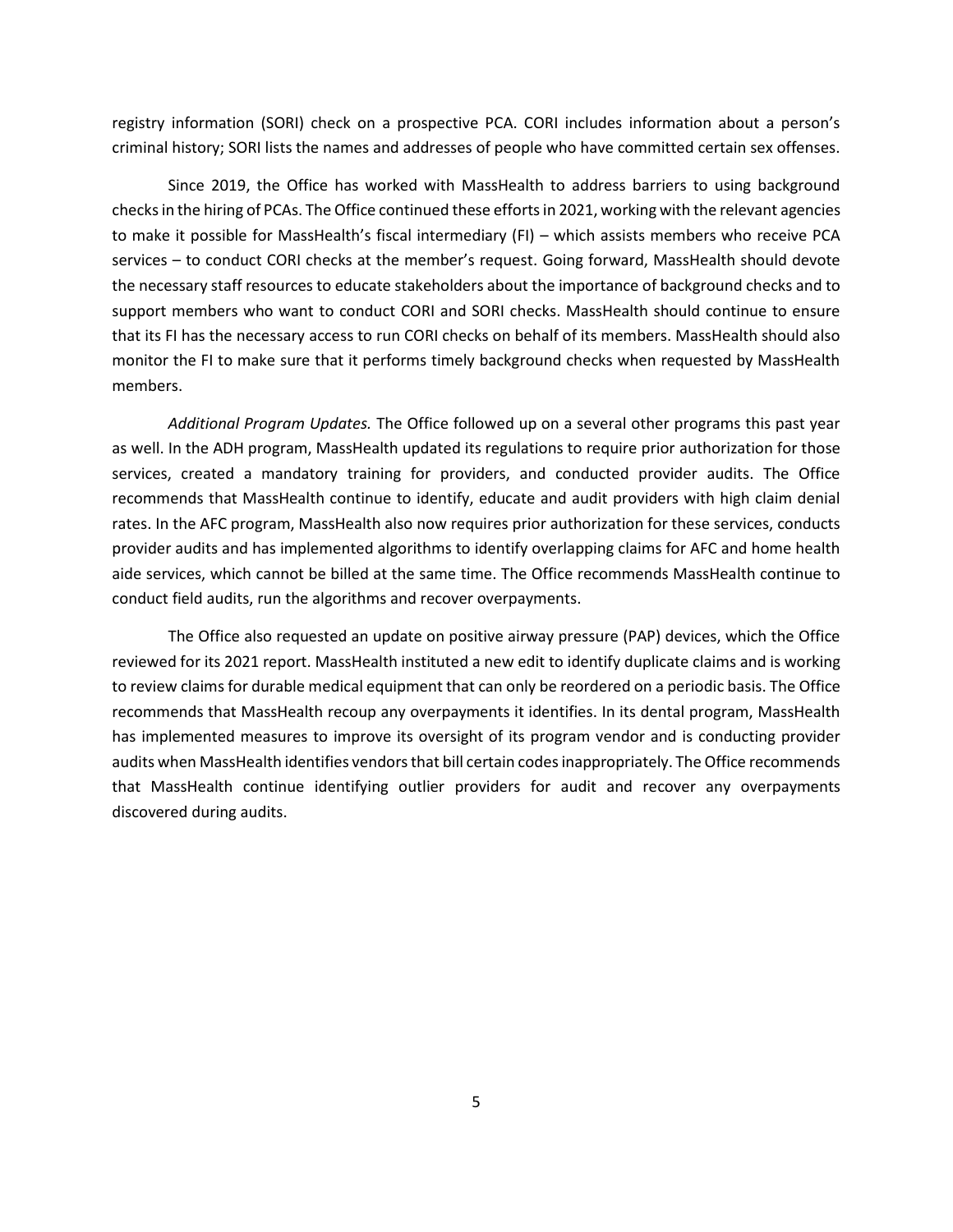#### **BACKGROUND**

#### <span id="page-7-1"></span><span id="page-7-0"></span>**I. The Office of the Inspector General**

Created in 1981, the Office of the Inspector General (Office) is the first state inspector general's office in the country. The Legislature created the Office at the recommendation of the Special Commission on State and County Buildings, a legislative commission that spent two years probing corruption in the construction of public buildings in Massachusetts. The commission's findings helped shape the Office's broad statutory mandate, which is the prevention and detection of fraud, waste and abuse in the expenditure of public funds and the use of public property. In keeping with this mandate, the Office investigates allegations of fraud, waste and abuse at all levels of government; reviews programs and practices in state and local agencies to identify systemic vulnerabilities and opportunities for improvement; and assists the public and private sectors to help prevent fraud, waste and abuse in government spending.

The Office has considerable experience reviewing and analyzing healthcare programs, including issues relating to costs, eligibility, documentation and verification. The Office also has issued a number of analyses, reports and recommendations regarding the Massachusetts Medicaid (Medicaid) program, the Health Safety Net (HSN) program, healthcare reform and other healthcare topics.

In 2021, the Legislature enacted Chapter 24 of the Acts of 2021. Section 109 of that law directed the Office to study and review the Medicaid and HSN programs:

> Notwithstanding any general or special law to the contrary, in hospital fiscal year 2022, the office of inspector general may expend up to a total of \$1,000,000 from the Health Safety Net Trust Fund established in section 66 of chapter 118E of the General Laws for costs associated with maintaining a health safety net audit unit within the office. The unit shall continue to oversee and examine the practices in hospitals including, but not limited to, the care of the uninsured and the resulting free charges. The unit shall also study and review the Medicaid program under said chapter 118E including, but not limited to, a review of the program's eligibility requirements, utilization, claims administration and compliance with federal mandates. The inspector general shall submit a report to the clerks of the house of representatives and the senate and the house and senate committees on ways and means on the results of the audits and any other completed analyses not later than March 1, 2022.

Pursuant to this legislative mandate, this year the Office examined crossover claims involving substitute physicians as well as data integrity in several Medicaid programs. The Office also followed up with the Office of Medicaid (MassHealth) regarding findings and recommendations the Office made in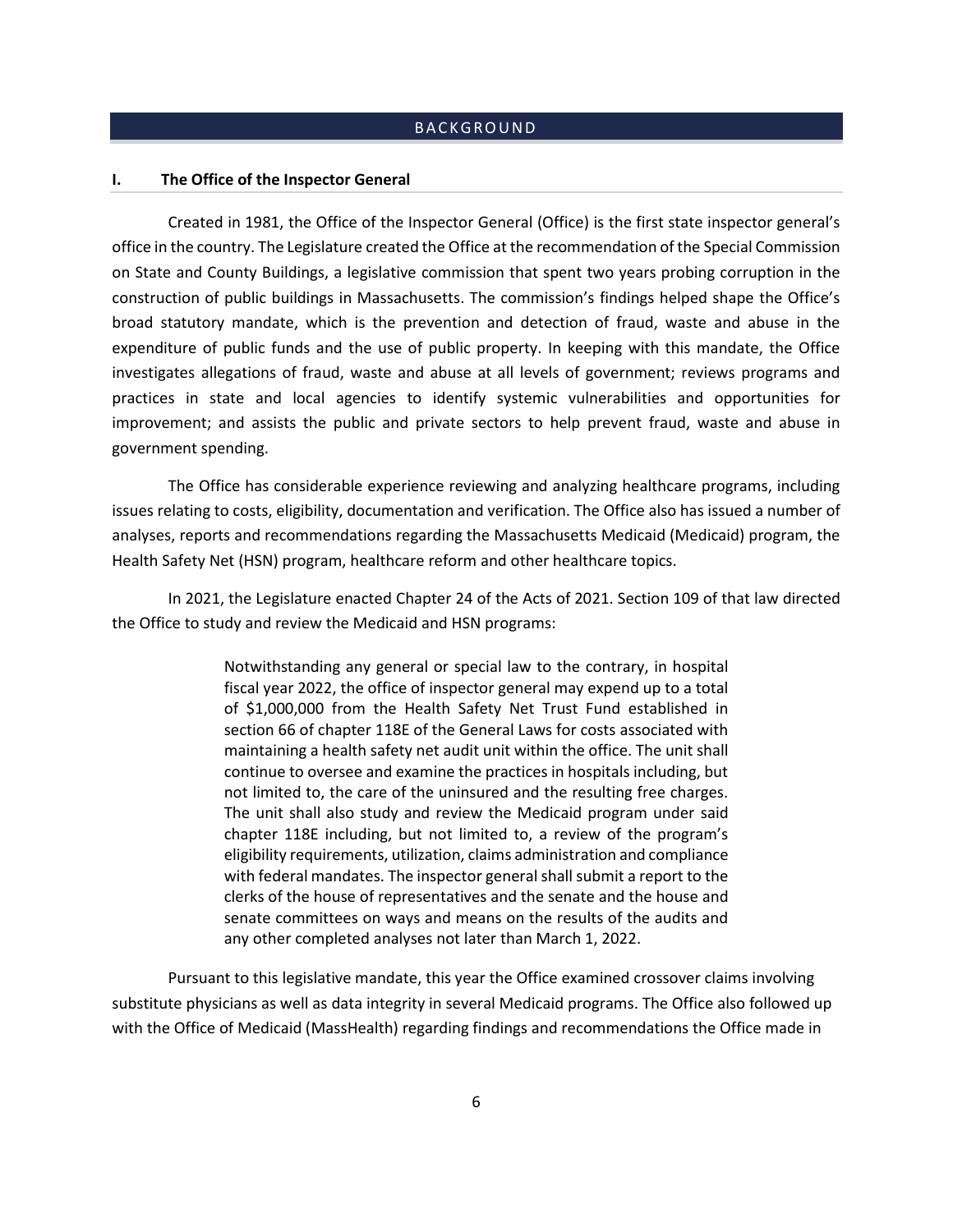previous reports concerning personal care attendants, adult day health, adult foster care, positive airway pressure devices and the dental program.<sup>3</sup>

#### <span id="page-8-0"></span>**II. The Medicaid Program**

The federal government created the national Medicaid program in 1965 to provide medical assistance to low-income Americans, particularly children, through a shared state-federal commitment. Today, the national Medicaid program pays for medical care, as well as long-term nursing and other care, for tens of millions of Americans. At the federal level, the Centers for Medicare and Medicaid Services (CMS) administers the program. Each state administers its own version of Medicaid in accordance with a CMS-approved state plan. Although the states have considerable flexibility in designing and operating their Medicaid programs, they must comply with applicable federal and state laws and regulations. In Massachusetts, the Executive Office of Health and Human Services (EOHHS) includes the Office of Medicaid, which oversees the Medicaid program.

#### <span id="page-8-1"></span>**III. The Health Safety Net Program**

In 1985, the Massachusetts Legislature created the uncompensated care pool (UCP) with the goal of "more equitably distributing the burden of financing uncompensated acute hospital services across all acute hospitals . . . ."<sup>4</sup> The purpose of the UCP was to pay for medically necessary services that acute care hospitals and community health centers provided to eligible low-income uninsured and underinsured patients. In addition, the UCP reimbursed hospitals for bad debt for patients from whom the hospitals were unable to collect payment.

In 2006, the Legislature created the Health Safety Net (HSN) program, funded by the Health Safety Net Trust Fund, to replace the UCP. The stated purpose of the HSN program was to "maintain a healthcare safety net by reimbursing hospitals and community health centers for a portion of the cost of reimbursable health services provided to low-income, uninsured or underinsured residents of the commonwealth."<sup>5</sup> Initially, the Division of Healthcare Finance and Policy managed the HSN program, but, in 2012, the Legislature transferred that responsibility to MassHealth.

<sup>&</sup>lt;sup>3</sup> When referring to the year of a report, the Office uses the fiscal year in which it published the report. The fiscal year begins on July 1 and ends on June 30. For instance, fiscal year 2022 runs from July 1, 2021, to June 30, 2022.

<sup>4</sup> M.G.L. c. 6A, § 75 (repealed 1988).

<sup>5</sup> M.G.L. c. 118E, § 66.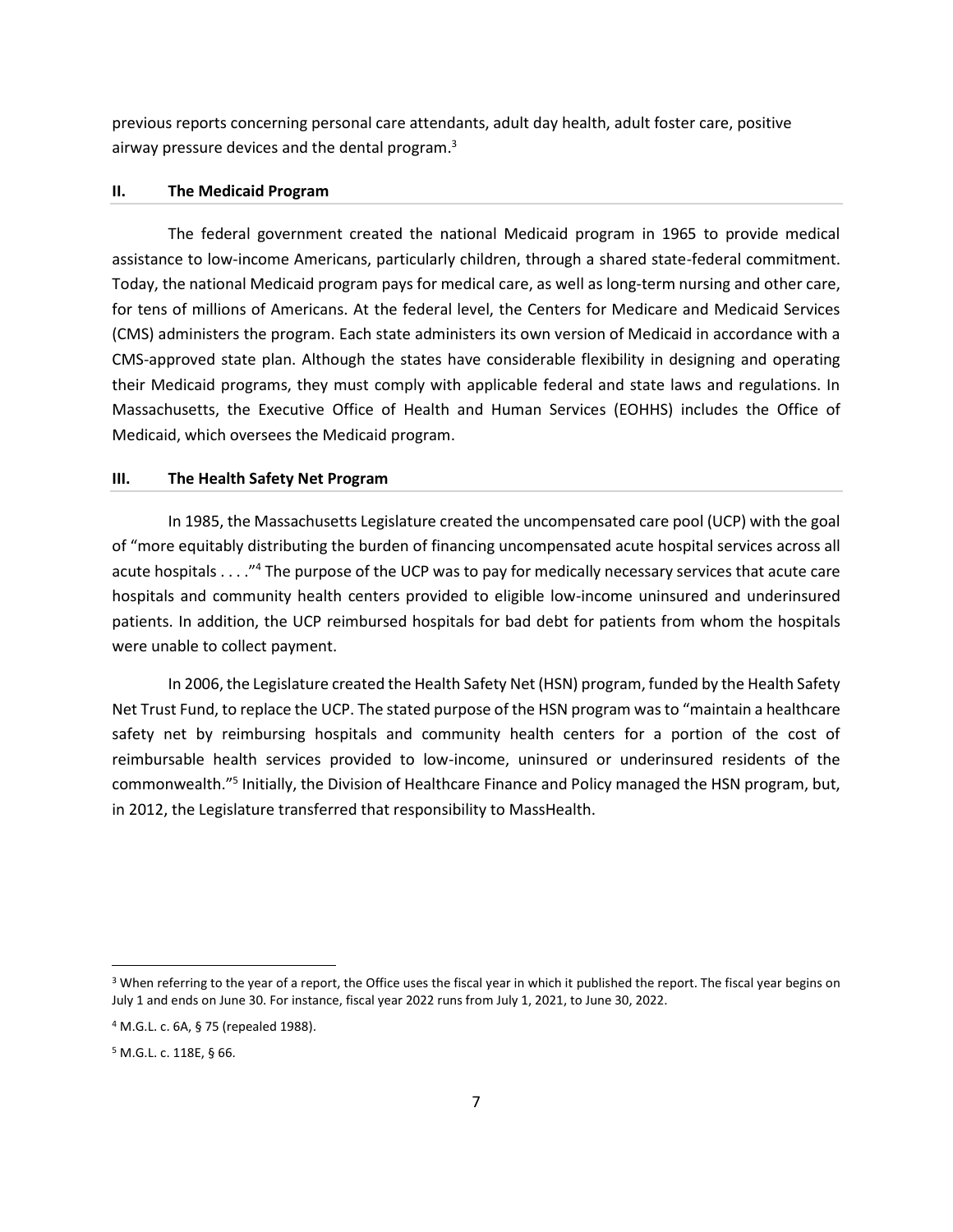#### **PROGRAMS**

#### <span id="page-9-1"></span><span id="page-9-0"></span>**I. Substitute Physicians**

The Office reviewed Medicare crossover claims and found multiple instances in which a provider billed Medicare for using the services of a substitute physician on the same day they billed MassHealth for providing direct services. $6$  As explained below, this is a red flag for fraud or abuse.

When a MassHealth member is eligible for services under both the Medicare program and the Medicaid program, they are deemed "dual eligible." The Medicare program acts as the primary payor for such members, and MassHealth functions as the secondary payor. This means that MassHealth pays the portion of the member's medical services that the Medicare program does not cover. These claims are commonly called "crossover claims." Because MassHealth is the secondary payor for crossover claims, it follows the Medicare program's rules for payment.

Under the Medicare program, a provider may retain the services of a substitute physician to treat the provider's patients when the provider is unavailable, for reasons including illness, vacation or continuing medical education.<sup>7</sup> The provider may bill and receive payment for work the substitute physician performed as if the provider had performed the services.<sup>8</sup> When billing Medicare, a provider must use a special code – the "Q6 modifier" – to indicate that a substitute physician provided the services.<sup>9</sup> The provider is responsible for paying the substitute physician.

Medicare does not allow a provider to use a substitute physician when the regular provider is available. In other words, the provider may not use a substitute physician to treat patients at the same time that the provider is treating patients. A provider may only retain the services of a substitute physician when the provider is unavailable to work.

Because MassHealth follows the Medicare rules when it is the secondary payor, MassHealth will pay for services rendered by a substitute physician on crossover claims. However, MassHealth does not

<sup>6</sup> Medicare is the federal health insurance program for people who are 65 or older, certain younger people with disabilities, and people with end-stage renal disease. U.S. Ctrs. for Medicare & Medicaid Servs., *What's Medicare?*, available at <https://www.medicare.gov/what-medicare-covers/your-medicare-coverage-choices/whats-medicare> (last visited Feb. 17, 2022).

A claim is a request for payment that a patient or health care provider submits to Medicare or MassHealth. U.S. Ctrs. for Medicare & Medicaid Servs., *Claim*, available at <https://www.healthcare.gov/glossary/claim/> (last visited Feb. 17, 2022).

<sup>7</sup> U.S. Ctrs. for Medicare & Medicaid Servs., Pub. No. 100-04, Chapter One: General Billing Requirements in Medicare Claims Processing Manual*,* at § 30.2.11 (2021).

<sup>8</sup> The substitute physician is not an employee of the provider's practice but has the status of an independent contractor. A substitute physician cannot provide services to a patient for more than 60 continuous days at a time.

<sup>9</sup> A medical coding modifier is two characters appended to a code. The modifier provides additional information about the medical procedure, service, or supply involved without changing the meaning of the code Am. Acad. of Pro. Coders, *What Are Medical Coding Modifiers?*, available a[t https://www.aapc.com/modifiers/](https://www.aapc.com/modifiers/) (last visited Feb. 17, 2022).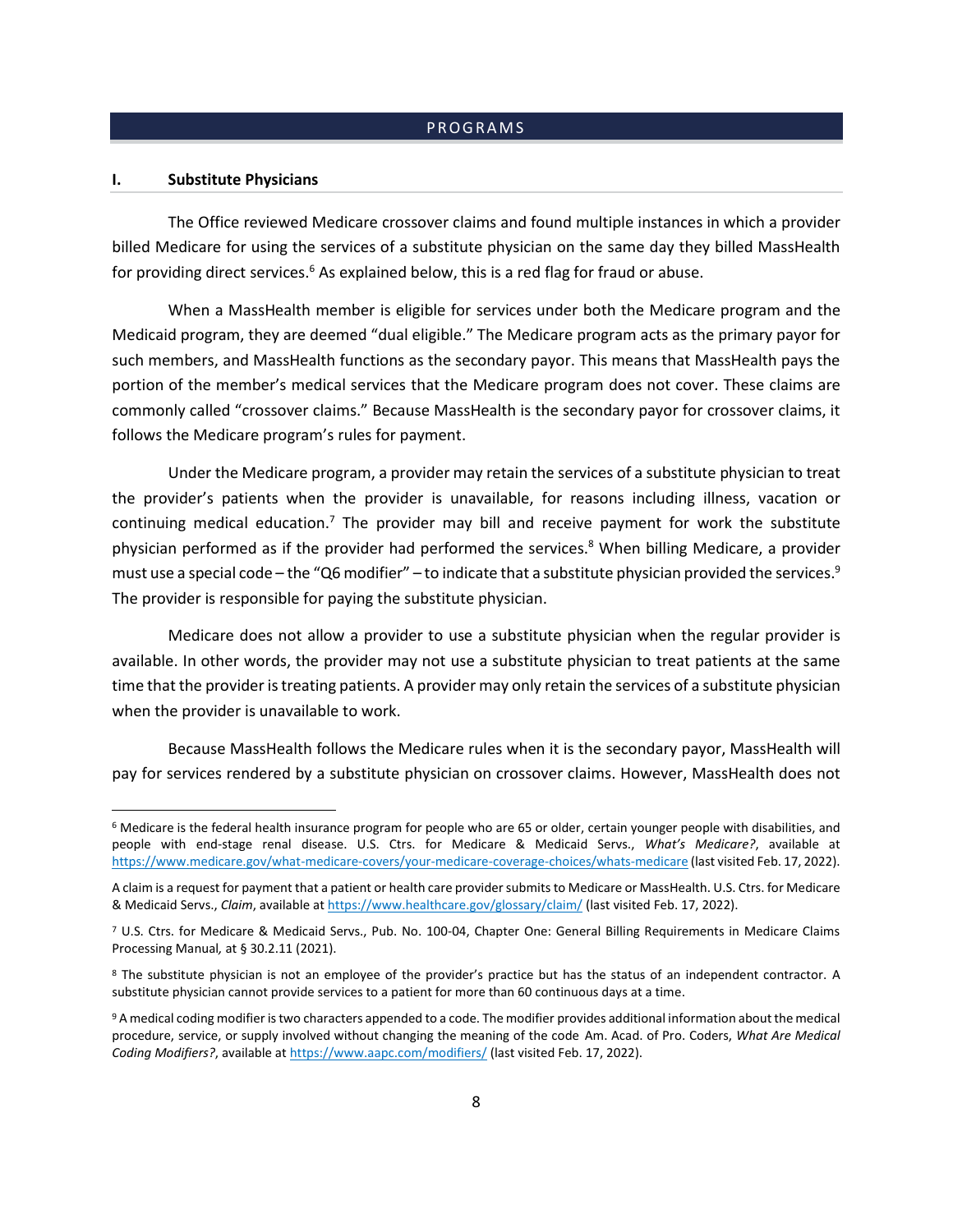allow providers to use substitute physicians when it is the primary payor. Rather, MassHealth approves each provider individually and a provider must bill MassHealth using their own provider identification number.<sup>10</sup> For this reason, providers do not use the Q6 modifier when they bill MassHealth as the primary payor. Similarly, MassHealth claims do not include any other fields to inform MassHealth that the provider used a substitute physician.

The Office examined crossover claims for calendar years 2017 through 2020 that included the Q6 modifier and compared them to claims that physicians made to MassHealth as the primary payor. The Office found instances in which a provider billed MassHealth as the primary payor on the same day that the provider billed Medicare using the Q6 modifier, indicating that the provider had used a substitute physician.

It could be appropriate for a provider to bill MassHealth directly on the same day that the provider submits claims to Medicare using a substitute physician. For instance, the provider could have treated MassHealth members in the morning while the substitute physician saw Medicare members in the afternoon. However, billing on the same day is also a red flag for two prohibited activities: (1) the substitute physician could have billed MassHealth under the provider's identification number; or (2) the provider and the substitute physician could have been treating patients at the same time.

The Office recommends that MassHealth use information on crossover claims to enhance its program integrity. For instance, if a crossover claim contains a Q6 modifier, MassHealth should check its claims to determine whether the same provider also billed MassHealth as the primary payor that day. MassHealth should review any such claims to ensure they are appropriate and, if MassHealth is the primary payor, it should recover any improper payments. Where MassHealth is the secondary payor, it should work with Medicare to recover any money improperly paid to providers for the work the substitute physicians performed.

#### <span id="page-10-0"></span>**II. Data Integrity**

As part of its work over the past six years, the Office has identified weaknesses in MassHealth's data integrity in several MassHealth and HSN programs. This year, the Office examined MassHealth's progress implementing the Office's recommendations to improve the integrity of its data in the following areas: personal care attendants (PCAs), claims paid after MassHealth receives a "date of death" for a member, date ranges on claims, social security numbers and dental claims. The Office found that, overall, MassHealth is making improvements in these areas but that it needs to continue to enhance its data integrity.

<sup>10</sup> 130 CMR 450.231(A); 130 CMR 450.301.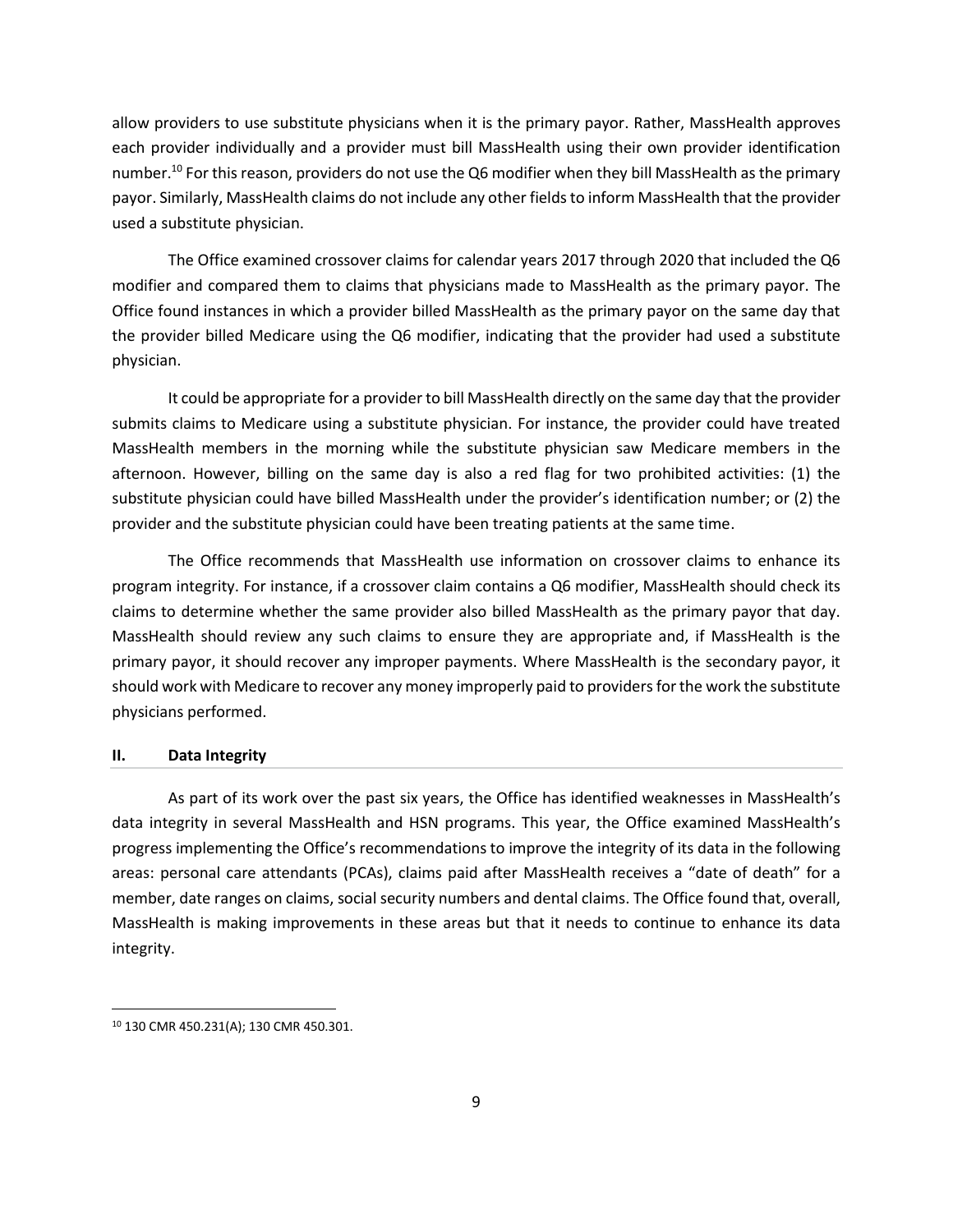#### <span id="page-11-0"></span>**Personal Care Attendants**

#### **Overview**

MassHealth manages a personal care attendant (PCA) program, which is designed to help MassHealth members who have permanent or chronic disabilities maintain their independence, reside in their communities and manage their own personal care. MassHealth contracts with two kinds of vendors to manage the PCA program: personal care management agencies and a fiscal intermediary (FI). The personal care management agencies evaluate members who are eligible for PCA services to determine whether they can participate in the program. They also explain the rules to the members, evaluate the members' needs, submit documentation to MassHealth and help members manage their participation in the PCA program.

The FI helps members with processing timesheets, preparing PCAs' paychecks and direct deposits, sending paychecks to members to give to PCAs, and filing and paying the members' share of state and federal taxes. The FI also provides workers' compensation insurance for PCAs and issues PCAs' W-2 forms. In 2022, MassHealth began a new contract with one FI instead of the three it had previously contracted with.

#### **Unique Identifiers**

In its [2020 report,](https://www.mass.gov/doc/masshealth-and-health-safety-net-annual-report-february-2020/download) the Office found MassHealth did not have accurate information about the identities of the PCAs who provide services to members. Most significantly, the claims that the FIs submitted to MassHealth did not identify PCAs who provided services to MassHealth members. As a result, MassHealth could not conduct adequate program integrity reviews or determine whether the PCA program was working within its regulatory framework. For example, MassHealth could not determine whether each PCA was following regulations that, among other things, prohibit a PCA from caring for a family member and from working more than 50 hours a week. The lack of accurate information also made it more difficult for MassHealth to identify potential fraud, such as instances in which an FI may have submitted claims for services that members did not receive.

In response to this finding, MassHealth began requiring the FIs to provide MassHealth with identifying information for all PCAs – including each PCA's name, unique identification number, address, and the relationship between the PCA and the member. This was a significant step towards improving data integrity. Because of limitations in its claims system, MassHealth could not require the FIs to include the PCA's identity on claims for PCA services.

#### **Travel Claims**

Also in 2020, the Office reviewed PCA travel claims, which are claims for a PCA's travel from one member's home to another member's home. The Office found that MassHealth had inconsistent and incomplete data, making it impossible for MassHealth or its vendors to conduct rigorous program integrity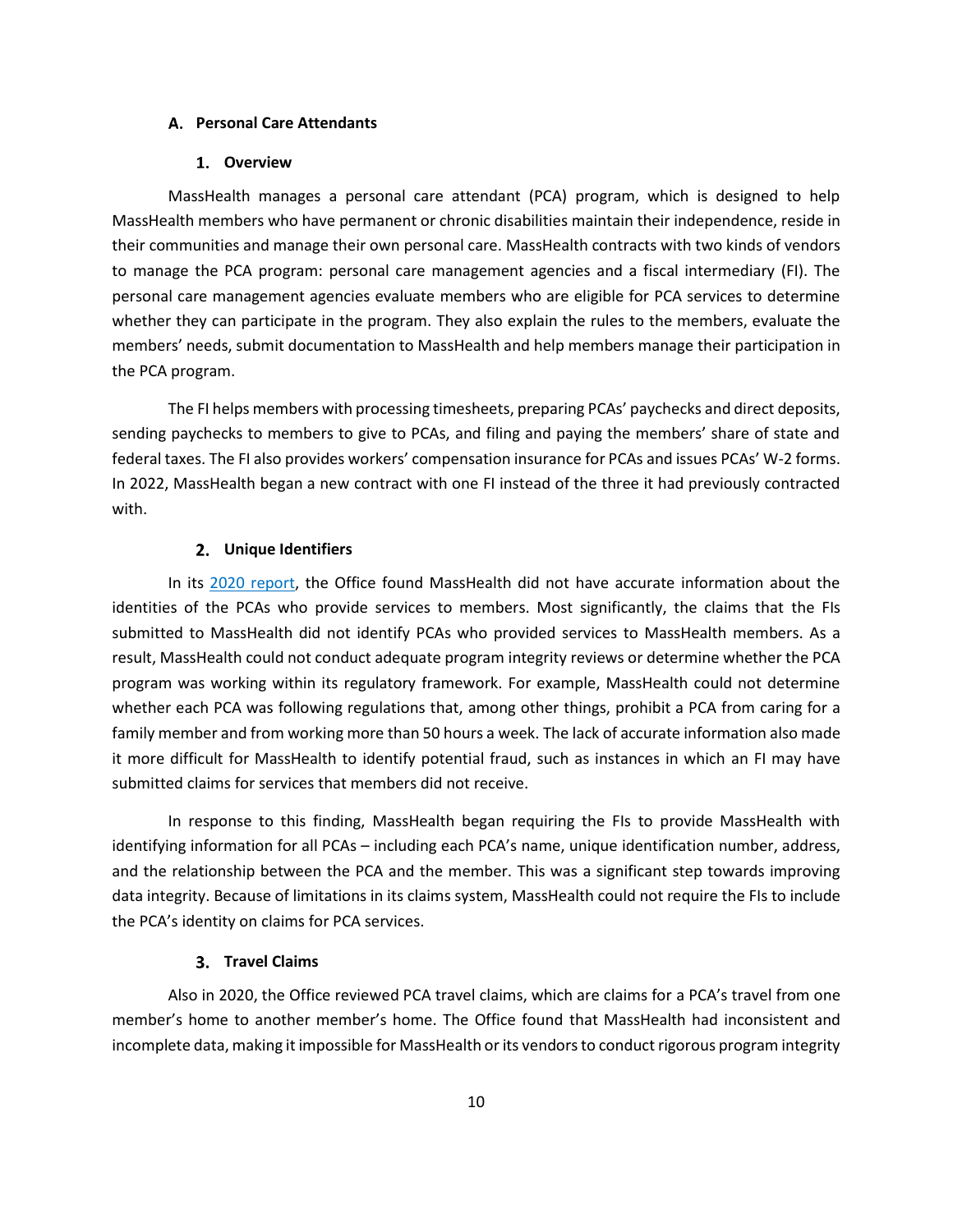reviews. For instance, MassHealth's data warehouse had incorrect zip codes and outdated addresses for some members.<sup>11</sup> Because MassHealth calculates travel claims using the distance between members' residences, the members' addresses need to be accurate and up to date. The Office also found that MassHealth reimbursed PCAs for traveling significant distances to care for members, which raised concerns about good business practices and program integrity.

#### **2022 Update**

Rather than contracting with multiple FIs, as it previously had, MassHealth recently entered into a new contract with one FI. The contract runs from January 1, 2022, through December 31, 2025, and is significant for several reasons. First, using one FI to administer the program should help improve program integrity activities and provide a streamlined experience for members and PCAs.

Second, in addition to the FI services described above, the FI will be responsible for implementing a new electronic verification system. The new system will allow PCAs and MassHealth members to electronically record and process the PCAs' time, including travel to and from appointments. PCAs will use a smartphone (or other electronic device) to log in the start and end time for each shift. That time, along with the PCA's location coordinates, will be electronically transmitted to the FI, which will use the information to process both the PCA's time and travel claims.

Under the contract, the FI is responsible for implementing and maintaining the system, including training PCAs to use the system and monitoring compliance with it. Because the electronic verification system is new, this is an additional duty for the FI that did not previously exist.

Third, the contract also requires the FI to include each PCA's unique identification number on all PCA claims. The inclusion of the PCAs' unique identification numbers is an important improvement, which will allow MassHealth to conduct more sophisticated data analysis. This data analysis should help identify inappropriate billing for individual PCAs, including travel time. Additionally, MassHealth will be able to identify PCAs impermissibly working for family members, check if PCAs are on the excluded provider list and identify PCAs who work more hours than regulations allow. MassHealth anticipates that it will be able to include PCAs' unique identification numbers on claims by the spring of 2022.

Fourth, the contract includes five performance standards, with three-to-six measures under each standard. Each measure includes specific language that explains how it will be evaluated. The contract also includes financial penalties if the FI fails to meet the performance standards or other contract requirements.

<sup>&</sup>lt;sup>11</sup> The data warehouse contains MassHealth claims data used for data analysis and reporting.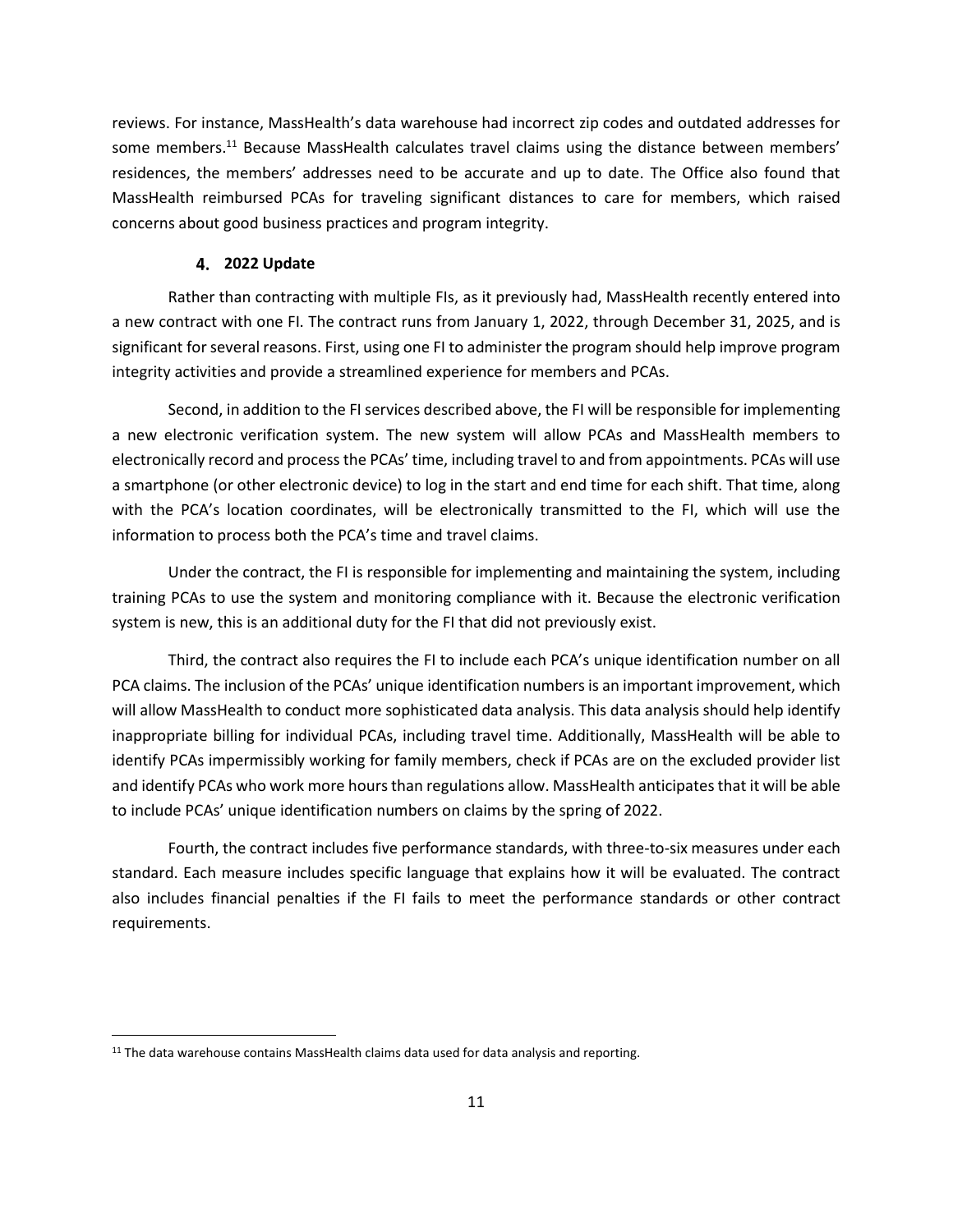In addition to entering into a new FI contract, MassHealth reported that it created an algorithm to flag travel claims that need further review.<sup>12</sup> The algorithm will identify travel time that exceeds the program-wide averages for such claims. It will also check to make sure that a member was eligible for services on the dates of service. Results from the algorithm may lead MassHealth to conduct a manual review of travel claims history. However, MassHealth has not yet implemented the algorithm because, until PCA claims include the PCAs' unique identification numbers, MassHealth cannot properly validate the results of the algorithm.

#### **Recommendations**

The Office recommends that MassHealth devote the necessary staff resources to oversee and manage the new FI contract. For example, MassHealth must ensure that the vendor fulfills all its contractual obligations and that it addresses any barriers to full implementation of the contract in a timely manner. It must use the performance measures in the contract to evaluate the vendor's performance and assess financial penalties, if necessary.

In addition, the Office continues to recommend that MassHealth conduct a full audit of all travel claims, looking for any indicators of fraud, waste or abuse. A full audit should, for instance, evaluate instances in which a PCA appeared to finish one shift and start a second shift simultaneously, even though they cared for members who lived at different addresses. The audit should also include a review of consistently high work and travel claims to identify program integrity concerns, such as inflated claims for travel.

#### <span id="page-13-0"></span>**Claims Paid After Date of Death**

#### **Overview**

When a MassHealth member or HSN user dies, MassHealth is supposed to change their status to "inactive" and MassHealth is not supposed to pay any further claims for that individual. To identify individuals who have passed away, MassHealth regularly conducts a data match with the Social Security Administration (SSA), which maintains a database of all individuals who have a social security number and who have died. The SSA's data is sometimes inaccurate; the data sometimes contains dates of death for individuals who are alive. MassHealth also receives dates of death from other state and federal agencies. As discussed more below, the data from these agencies also contains dates of death for people who are alive.

In 2016, the Office asked MassHealth to provide demographic information about people who were active MassHealth members from July 1, 2015, through October 31, 2015. The data that MassHealth

<sup>&</sup>lt;sup>12</sup> An algorithm is a set of procedures a computer follows to reach a particular goal, such as identifying atypical travel claims (for instance, travel claims for distances of at least 100 miles). MassHealth runs algorithms through its claims database to identify claims that do not match a set of rules MassHealth has programmed.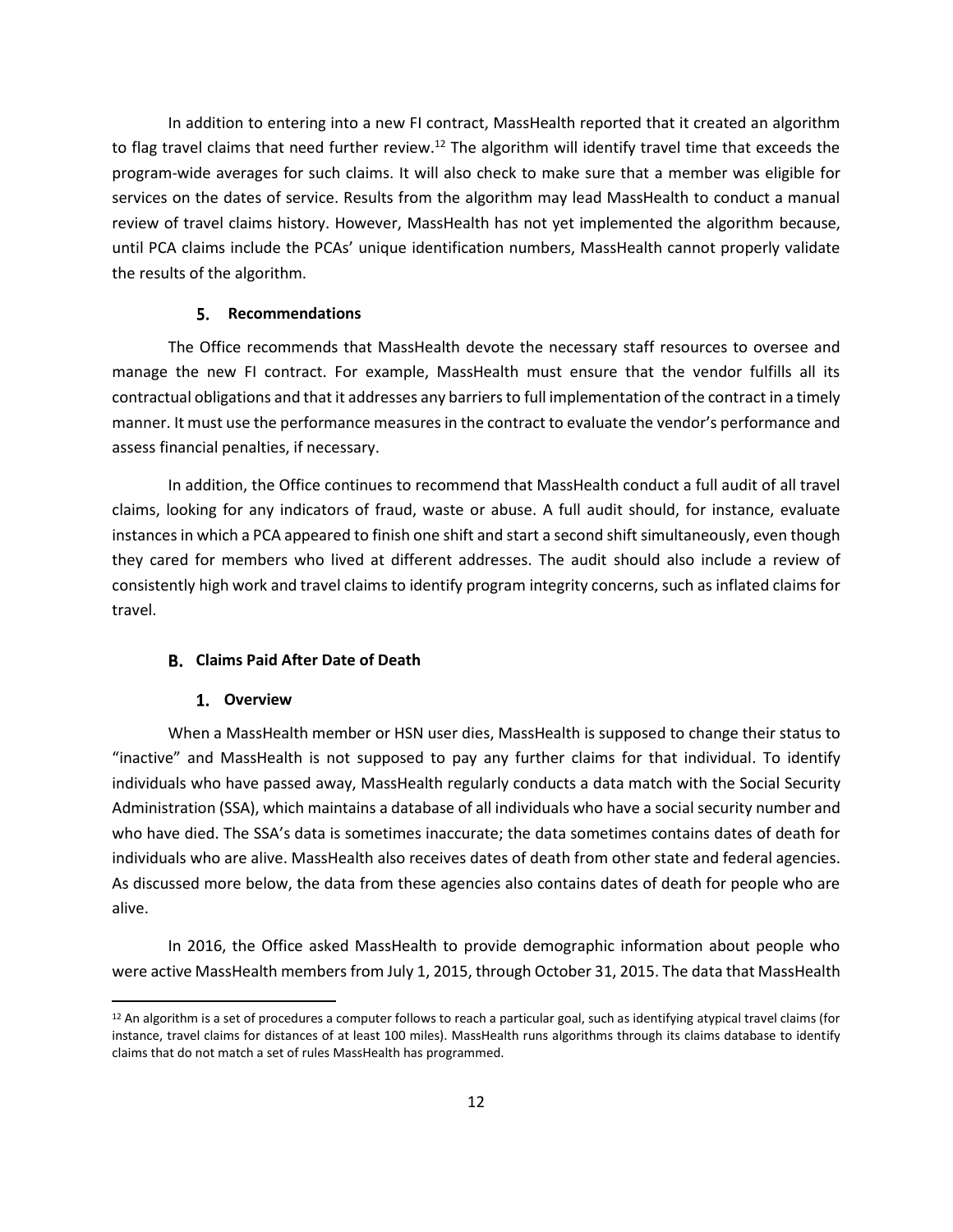provided included dates of death for over 2,600 MassHealth members. According to MassHealth's records, these individuals had died between October 15, 1985, and October 30, 2015.

The Office reviewed the paid claim history for a sample of the people with dates of death before October 31, 2015. The Office found that for the 30 people with the most distant dates of death – between October 15, 1985, and May 30, 2008 – there were over \$5 million in paid claims with dates of service after the date of death contained in MassHealth's records.<sup>13</sup> Of these 30 people, 23 appeared to have had claims paid after their dates of death. Many of these paid claims had recent dates of service; the two people with dates of death in the 1980s had dates of service as recent as May and December 2015. MassHealth did not pay claims after the dates of death for the other seven members that the Office reviewed.

In a [2016 letter](https://www.mass.gov/doc/masshealth-data-social-security-numbers-and-claims-paid-after-date-of-death-july-2016/download) to MassHealth, the Office made five recommendations: (1) MassHealth should review all services provided after a member's date of death and recoup all amounts improperly paid to providers; (2) MassHealth should ensure that its claims adjudication system does not pay claims for services provided after a member's date of death; (3) MassHealth should identify all active members with a date of death in its eligibility system and verify whether those members are alive.<sup>14</sup> If a member is alive, MassHealth should remove the member's date of death. If not, MassHealth should change the member's status from "active" to "inactive"; (4) when MassHealth has verified that a member has died, MassHealth should change the member's status from "active" to "inactive" at the same time it records the member's date of death; and (5) to ensure that its records are accurate, MassHealth should examine alternative or additional sources from which to obtain an individual's date of death.

In its response, MassHealth acknowledged that some members were listed as "active" even though its automated claims adjudication system, the Medicaid Management Information System (MMIS), included their dates of death. MassHealth further recognized that it paid claims for certain members after their MMIS-posted date of death. This is because MassHealth determines whether claims should be paid based on the member's eligibility status, and a member's eligibility status does not automatically become "inactive" when MassHealth receives a date of death.

MassHealth also acknowledged that the date of death in MMIS was erroneous for some of the members the Office identified and that they were not deceased. MassHealth explained that many people who are eligible for other benefits from state or federal agencies are automatically eligible for Medicaid, and that MassHealth receives eligibility data directly from those agencies. MassHealth also receives updated information from these agencies, including dates of death. According to MassHealth, this data  $-$ 

<sup>&</sup>lt;sup>13</sup> For each of these members, the Office reviewed the MassHealth All Services Report by Member. This report contains a complete detailed account of a member's claim history.

<sup>&</sup>lt;sup>14</sup> A claims adjudication system determines whether a provider's claim falls within the MassHealth program, and if the service is covered, how much to pay the provider.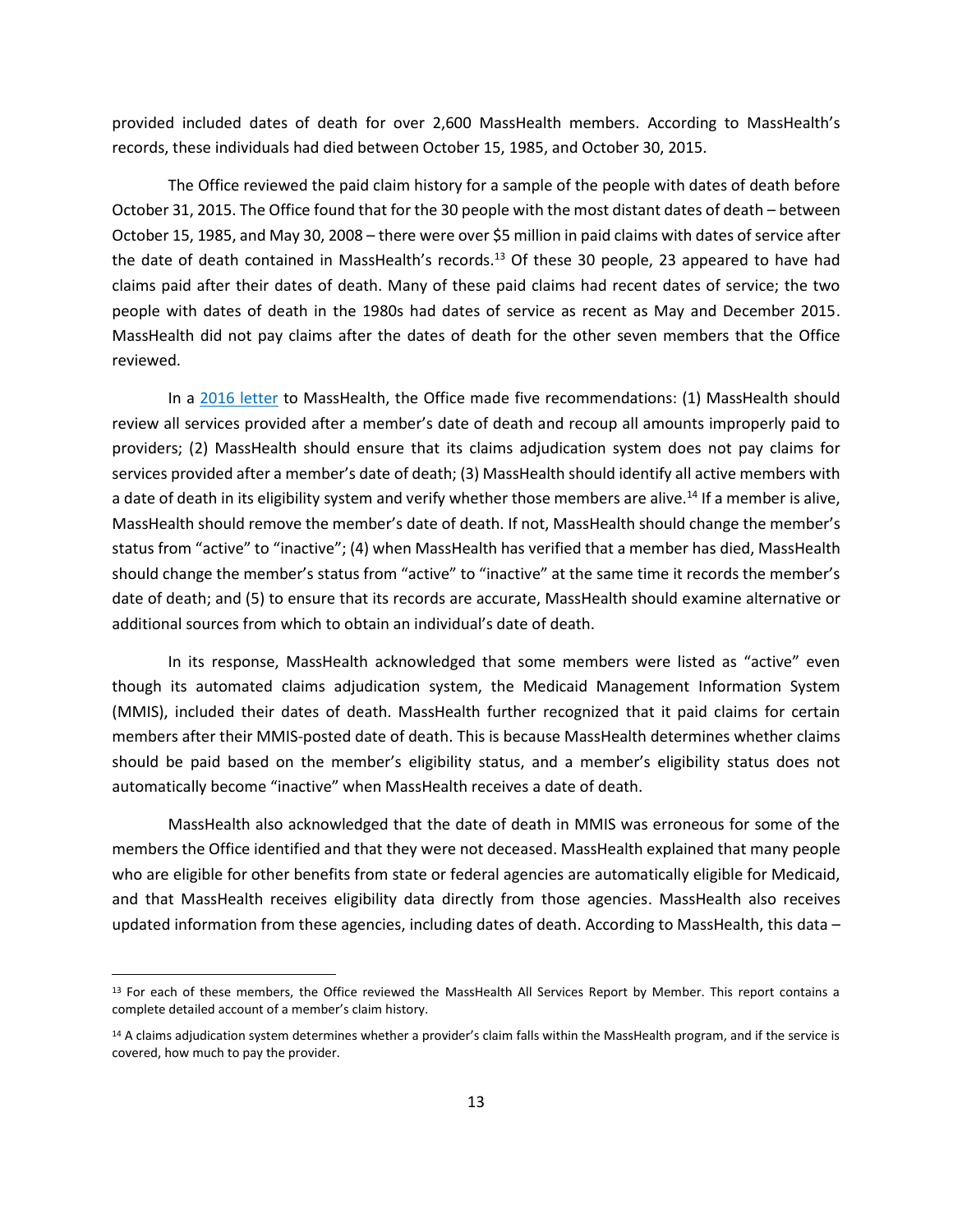including erroneous dates of death – automatically uploads into MassHealth's eligibility system, overriding existing data in the system. When MassHealth identifies an erroneous date of death, it notifies the referring agency. The referring agency must then update this data in its own system and resubmit it to MassHealth. Only then will the MassHealth system include the member's updated information.

Finally, MassHealth reported that its pre-payment system identifies claims for members who have a date of death listed in SSA's database. When a match occurs, MassHealth staff investigate the claim to determine if the member is deceased, verifying the death by finding and reviewing the member's obituary. MassHealth then initiates a recovery for claims paid after the member's date of death.

#### **2. 2022 Update**

In 2021, the Office used data from MassHealth's data warehouse to locate records for MassHealth members with a date of death on record and at least one paid claim between January 1, 2017, and December 31, 2020. The Office restricted its analysis to claims paid after a member's MMIS-posted date of death. The Office found 2,698 members with at least one claim paid after the date of death, with a total of \$6.4 million paid for 32,702 claims over the four-year span. The dates of service ranged from one day to 38 years after the date of death, with 2.9% of claims occurring on the first day after the date of death and 29% occurring during the first year after the date of death.

#### **Figure 1. Summary of Claims**

| Year               | <b>Amount Paid</b> | Number of Members |        | Number of Claims Average Claims per Member |
|--------------------|--------------------|-------------------|--------|--------------------------------------------|
| 2017               | 2,735,943          | 740               | 15,542 | 21                                         |
| 2018               | 2,589,890          | 562               | 9.859  | 18                                         |
| 2019               | 649.514            | 599               | 3,162  | 5                                          |
| 2020               | 428.946            | 888               | 4.139  | 5                                          |
| <b>Grand Total</b> | 6,404,293          | 2,698             | 32,702 | 12                                         |

The Office then divided the 2,698 members into two groups: (1) members whose dates of death were before 2017; and (2) members whose dates of death were listed between 2017 and 2020. There were 104 members in the first group and 2,594 members in the second group. The Office found that the majority of claims came from members in the pre-2017 group. In other words, even though there are only 104 members in the pre-2017 group, these members account for both the highest number and highest dollar amount of claims. In 2018, for example, MassHealth paid 7,873 claims, totaling \$2,280,705, for the 104 members with the oldest dates of death. This is likely due to inaccurate date of death information. For members with a more recent date of death listed, MassHealth is doing an effective job of not paying claims past the date of death.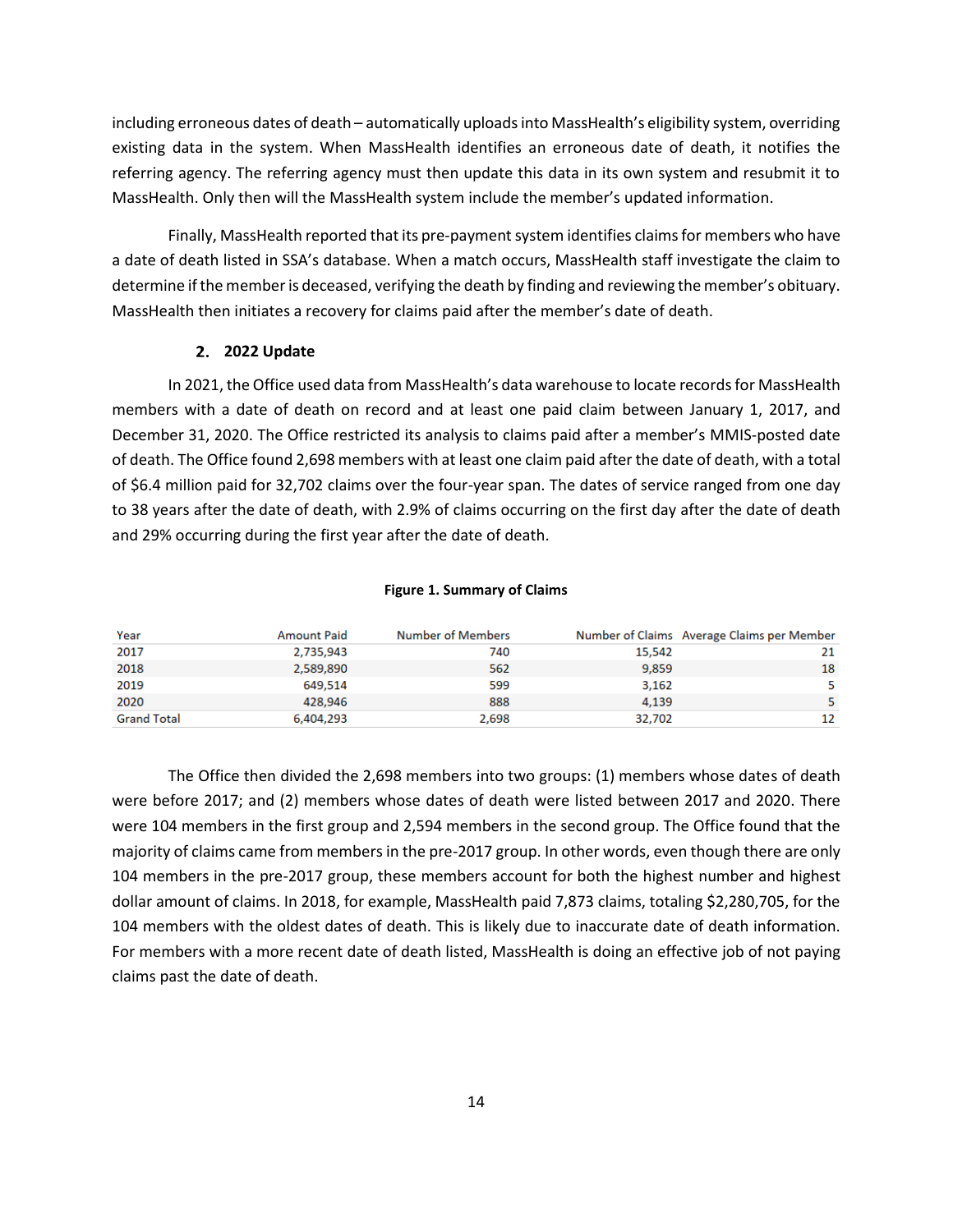



The pre-2017 group includes members with dates of death as far back as 1953. Many of these are likely administrative errors; these members are likely still alive. For the 2017-to-2020 group, MassHealth was improving at limiting the number of claims paid after the date of death until 2020. For example, the number of claims paid past the date of death decreased each year from 2017 to 2019. The Office needs to further examine why the increase in 2020 occurred. It is possible that it may be due to COVID-related factors such as potentially more overall deaths.

#### **Recommendations**

The Office understands that MassHealth receives eligibility data from external agencies and has no direct control over the data it receives from those agencies. Nevertheless, MassHealth needs to identify a solution to (1) remove erroneous dates of death from MMIS; and (2) change members' statuses from "active" to "inactive" when they pass away.

Finally, the Office has provided MassHealth with the list of members from both groups above. MassHealth should review the files, correct any eligibility errors and recover any payments that it should not have made. MassHealth should also refer providers that appear to be engaging in fraudulent billing to the Massachusetts Office of the Attorney General's Medicaid Fraud Division.

#### <span id="page-16-0"></span>**Date-Span Billing**

#### **The Adult Day Health Program Allowed Date-Span Billing on Claims**

MassHealth provides an Adult Day Health (ADH) program for members with physical, cognitive or behavioral health issues. ADH is a community-based service that provides nursing care, supervision and health-related support services in a structured group setting.

In its [2019 report](https://www.mass.gov/doc/masshealth-and-health-safety-net-annual-report-march-2019/download), the Office reviewed MassHealth's ADH services and made recommendations about ways to improve program integrity. The Office examined claims for approximately 100 providers that served approximately 12,500 MassHealth members during the fourth quarter of 2017. The Office found that some providers billed for multiple days of ADH in a single claim, which MassHealth refers to as "date-span billing." For example, providers submitted one claim for seven days of adult day health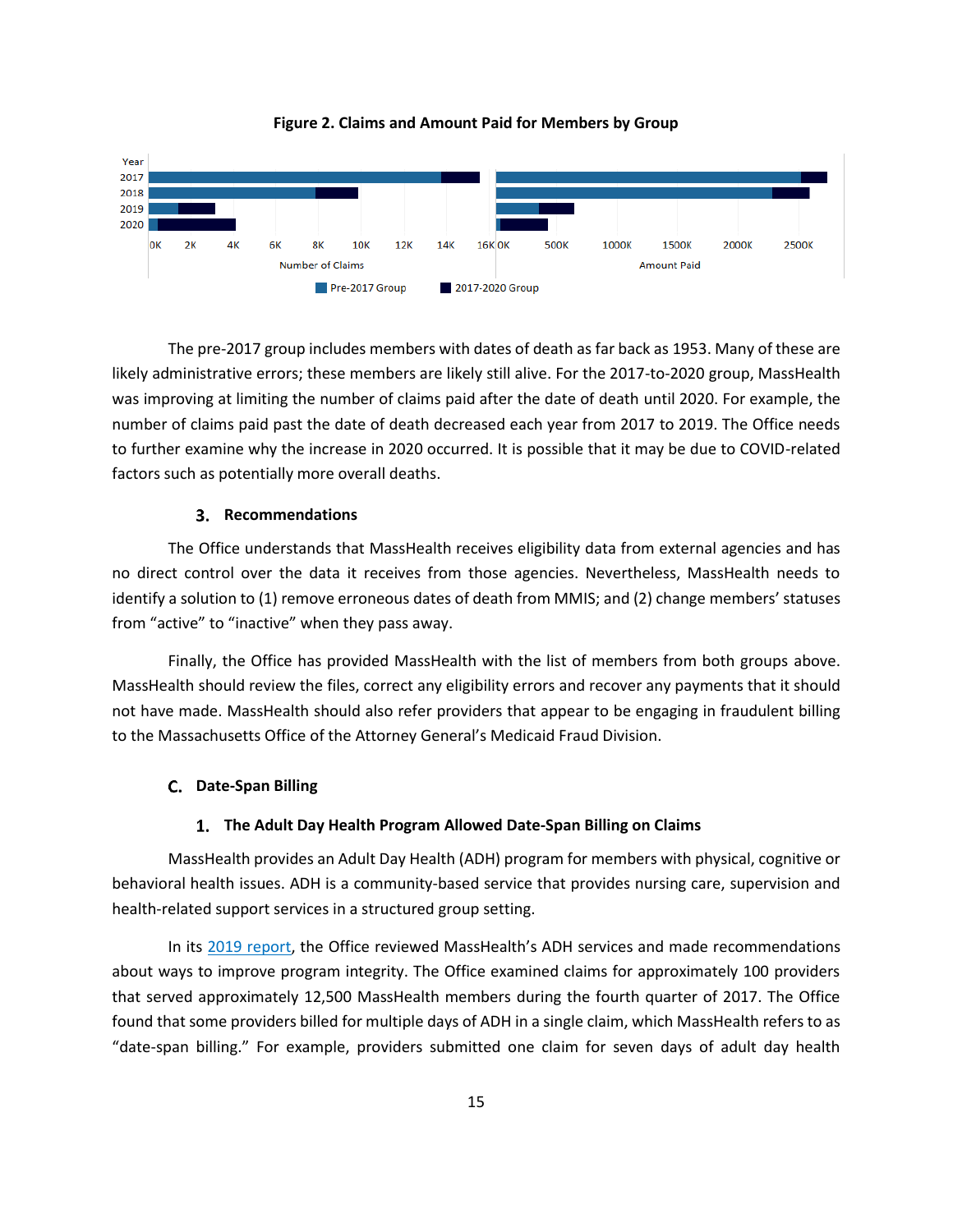services, listing dates of service as the first day of the month through the last day of the month, without identifying the seven days on which they provided services.

While permissible, date-span billing makes oversight difficult because it is impossible to determine the specific dates the provider allegedly provided ADH services. Without specific dates of service, it is difficult to conduct program integrity reviews. For example, regulations prohibit MassHealth members from attending an ADH program the same day they receive certain services from a home health agency. Without the actual dates of service on claim, MassHealth cannot determine if a member received overlapping services. Similarly, MassHealth should conduct program integrity reviews to ensure that providers are only billing for services when a member attends the ADH program. When a provider includes a date range, it makes it more difficult for MassHealth to identify if a provider is billing for days a member was not present at the ADH program.

The Office recommended that MassHealth consider requiring providers to bill for ADH services one day at a time.

#### **2. 2022 Update**

MassHealth reported that, in early 2020, it informed ADH providers that they could no longer submit claims using date-span billing. MassHealth also updated its billing system to prohibit ADH providers from billing for more than one day of services in a single claim. In the first quarter of 2022, moreover, MassHealth plans to issue a bulletin explaining this system change and communicating the revised billing requirements. MassHealth will provide a copy of the bulletin to the Office. Once this update is implemented, ADH providers will no longer be able to use date-span billing; instead, they will be required to submit an individual claim for each date of service.

#### **The Adult Foster Care Program Also Allowed Date-Span Billing on Claims**

Adult foster care (AFC) allows MassHealth members to live with a caregiver who provides medically necessary assistance with activities of daily living (ADLs) and instrumental activities of daily living (IADLs). ADLs are physical skills like eating, dressing and bathing. IADLs are life management tasks like paying bills, shopping and preparing meals.

In [2021,](https://www.mass.gov/doc/masshealth-and-health-safety-net-2021-annual-report/download) the Office reviewed approximately \$349 million in adult foster care claims that MassHealth paid between May 1, 2018, and April 30, 2019. The Office found that MassHealth allows providers to bill for multiple days on a single claim. Furthermore, rather than identifying the specific dates that the member received care, providers can use date-span billing. As discussed above, while this practice is permissible, it impedes oversight.

The Office also found (1) 5,168 instances in which a provider submitted two claims for adult foster care for the same member for a single day; and (2) 604 instances in which a provider billed for a month of service – 30 or 31 days – but only listed a single date of service on the claim.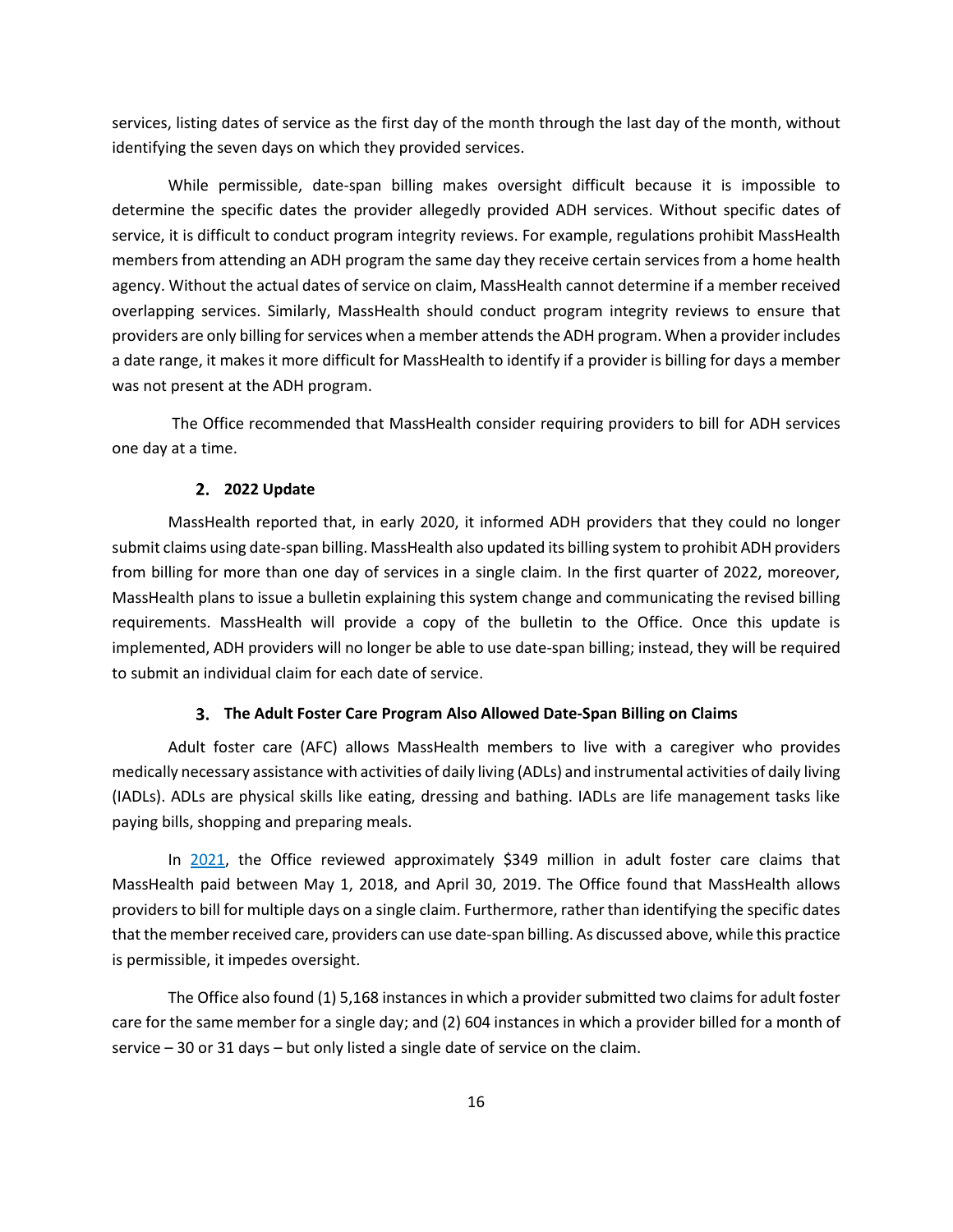The Office recommended that MassHealth consider requiring providers to bill for adult foster care one day at a time. The Office also advised MassHealth to consider whether it is appropriate for providers to bill for a month of service but only list a single date of service on the claim.

#### **2022 Update**

MassHealth informed the Office that it implemented an edit in MMIS, effective August 25, 2021, that prevents date-span billing.<sup>15</sup> According to MassHealth, with the implementation of this edit, AFC providers cannot submit one claim for multiple days of service. However, the Office reviewed all 316,414 AFC claims for October 2021 and found that a small number of AFC providers are still using date-span billing. The Office identified 15,207 claims, or 4.81% of all AFC claims for October 2021, in which providers billed for multiple days on a single claim. The edit should not allow this to happen.

In 99.8% of the cases of date-range billing the Office identified, the number of days of service equaled the number of days in the date range. For instance, when a provider billed for seven days of services over a seven-day period, MassHealth paid the claim.

#### **Recommendations**

Based on the Office's review, AFC providers can still bill for multiple days on a single claim as long as the number of days billed is equal to or less than the number of days in the date range. The Office recommends that MassHealth ensure that the edit implemented in MMIS to prevent date-span billing is working properly. AFC providers should not be able to bill for more than one day on a claim. If MassHealth finds that certain providers are still submitting claims in this manner, it should provide additional guidance or training to those providers.

#### <span id="page-18-0"></span>**D.** Social Security Numbers

#### **Overview**

Federal regulations require all persons applying for Medicaid to furnish a social security number (SSN) or proof of application for an SSN, subject to limited exceptions.<sup>16</sup> The regulations further provide that MassHealth must verify each SSN to ensure that the SSN was issued to the applicant and to determine whether any other SSNs were issued to that person. In turn, MassHealth's regulations indicate that it verifies each SSN by an electronic data match with the Social Security Administration (SSA). If the applicant has provided an SSN to MassHealth that the SSA is unable to verify, the applicant has 90 days to provide MassHealth with an approved verification of the SSN.

<sup>&</sup>lt;sup>15</sup> Claims editing is a step in MassHealth's automated payment system that verifies whether MassHealth should pay a claim. <sup>16</sup> 42 C.F.R 435.910.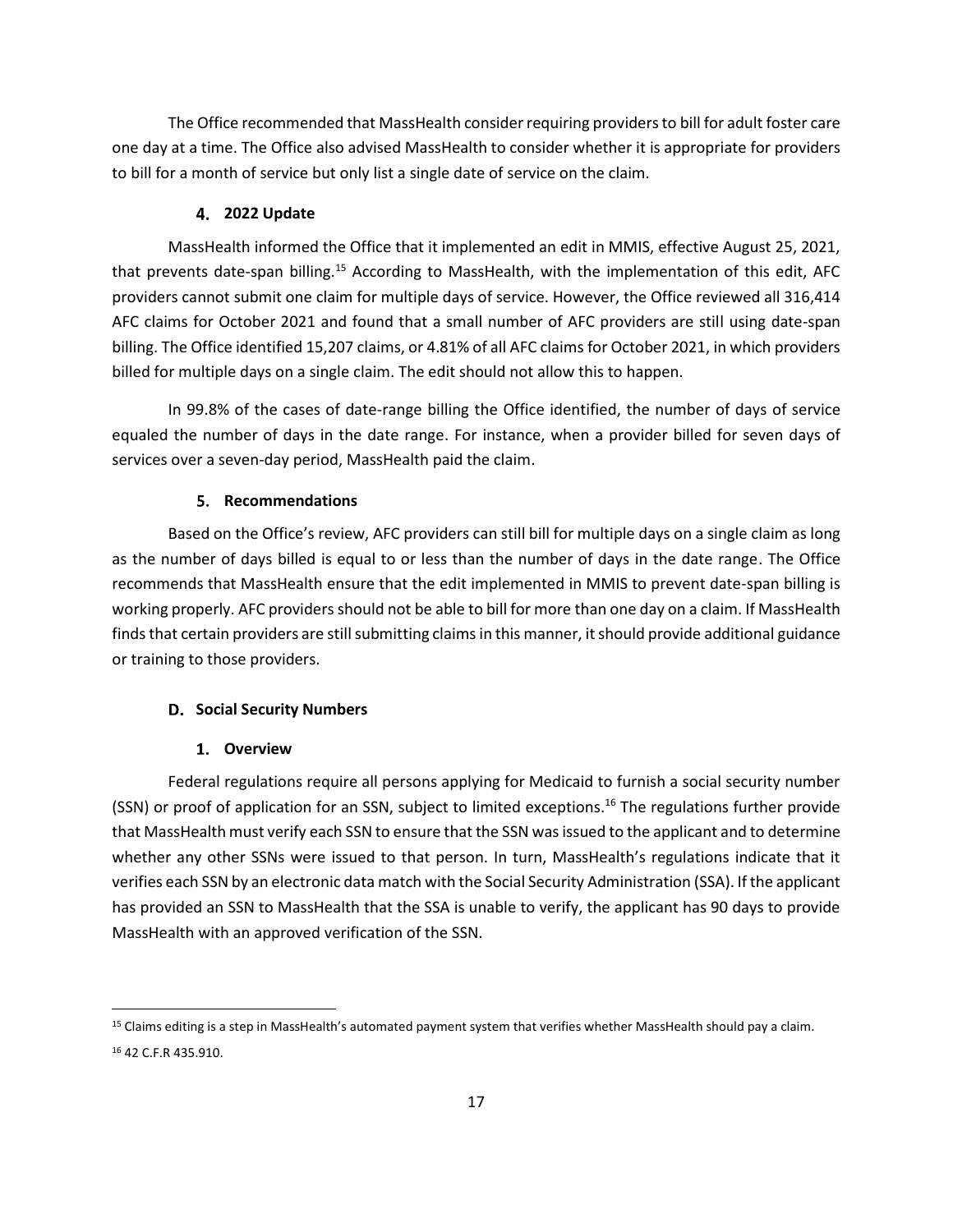In 2016, MassHealth reported to the Office that it implements these regulations by sending a nightly feed of data to the SSA to validate SSNs. MassHealth stated that it has done this SSN match with the SSA since 1999. After the SSA receives the data from MassHealth, the SSA sends MassHealth a code for each inquiry indicating either that it verified that the SSN belongs to that person, or that it cannot verify the SSN and the reason for non-verification. The SSA will also indicate if, according to the SSA's records, the individual is deceased.

The Office, in 2016, reviewed SSNs in MMIS and in the data that MassHealth provided. The Office found that the SSN verification process may not have been properly verifying SSNs. Specifically, the Office found facially suspect SSNs (*e.g.*, 111-11-1111, 123-45-6789). The Office also found that MassHealth's eligibility system allowed multiple people to have the same SSN. Within a sample of 1.5 million MassHealth members, 2,723 SSNs linked to two or more members (0.18% of the sample).

In [2016,](https://www.mass.gov/doc/masshealth-data-social-security-numbers-and-claims-paid-after-date-of-death-july-2016/download) the Office made four recommendations: (1) MassHealth should consult with the SSA to determine whether it is identifying facially suspect SSNs and SSNs that do not belong to applicants for MassHealth; (2) MassHealth should create a list of SSNs that its eligibility system will not accept; (3) MassHealth should create an edit in its eligibility system that prevents anyone from entering an SSN that already exists in the system; and (4) MassHealth should immediately follow up with any applicant who provides a duplicate or facially suspect SSN to determine the cause of the SSN issue, resolve the problem and help to complete the application process.

In response to recommendations (1) and (2), MassHealth corrected the facially suspect SSNs that were in its system. It also reminded staff not to use "dummy" SSNs as placeholders and initiated changes to its eligibility system to prohibit the entry of a facially invalid SSN.

In response to recommendations (3) and (4), MassHealth reviewed the Office's list of 2,723 SSNs that were linked to two or more members. MassHealth linked the correct member with the correct SSN for 772 individuals who had the same SSN as another person. MassHealth also informed the Office that it was possible that some individuals may have more than one profile in the MassHealth system; this would make it appear that two people were using the same SSN when in reality one person had two profiles. As a result, MassHealth reported that it was in the process of reviewing the remaining 1,953 members who appeared to have duplicate SSNs to determine whether they had multiple profiles and, if so, to determine which profiles to keep open.

Furthermore, MassHealth informed the Office that it planned to implement system edits that prevent the entry of duplicate SSNs. Finally, MassHealth planned to run a quarterly report that would identify invalid or unverified SSNs that do not meet the parameters identified by the SSA.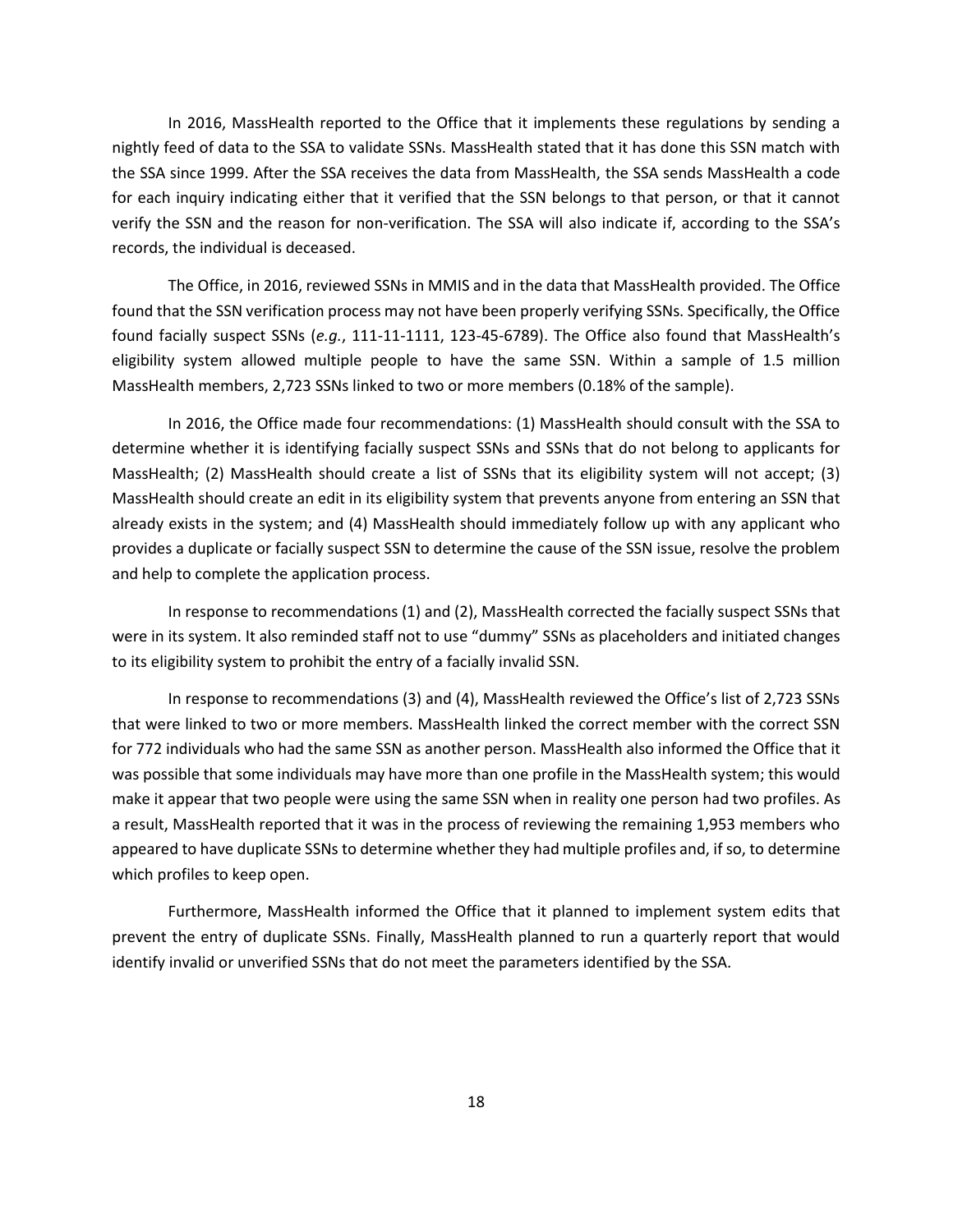#### **2. 2022 Update**

Using data from the data warehouse, the Office located records for MassHealth members who were enrolled between January 1, 2021, and February 9, 2022. This resulted in the identification of 2,270,914 members who were active during this period. The Office then reviewed the SSNs of these members and evaluated their validity, using the following criteria to define an invalid SSN:

- All SSNs that start with 000
- All SSNs that start with 666
- All SSNs that start with 9
- SSN 123456789
- All SSNs comprised of the same number repeating (*e.g.*, 111-11-1111)
- All SSNs that end in 0000
- All SSNs in which the middle two numbers are  $00^{17}$

After reviewing the SSNs of all 2,270,914 active members, the Office found only one SSN that could be considered invalid. However, it started with "9," and SSA resources provide conflicting guidance about the validity of SSNs that begin with a "9." The Office concluded that the system edits MassHealth implemented appear to be working.

The Office also reviewed duplicate SSNs and found 2,179 SSNs that linked to more than one MassHealth member ID, affecting a total of 4,369 members IDs (0.19% of the sample). The Office will share the specific SSNs and member IDs with MassHealth and recommends that MassHealth review the systems it put in place to eliminate shared SSNs. The Office also recommends that MassHealth conduct a periodic review to identify and fix any duplicate SSNs.

#### **Recommendations**

Based on the Office's analysis of 2,270,914 SSNs, MassHealth's system changes to prohibit entry of invalid SSNs are working. The Office recommends that MassHealth review the systems it put in place to eliminate duplicate SSNs to ensure that the systems are working properly.

<sup>17</sup> The Office used the following three resources to develop this list: Soc. Sec. Admin., *RM 10201.035 Invalid Social Security Number*, available at<https://secure.ssa.gov/poms.nsf/lnx/0110201035> (last visited Feb. 17, 2022); Paulette Staum & Sally Dai, *Identifying Invalid Social Security Numbers*, available at <https://www.lexjansen.com/nesug/nesug07/ap/ap19.pdf> (last visited Feb. 17, 2022); and Soc. Sec. Admin., *Social Security is Changing the Way SSNs are Issued*, available at <https://www.ssa.gov/kc/SSAFactSheet--IssuingSSNs.pdf> (last visited Feb. 17, 2022).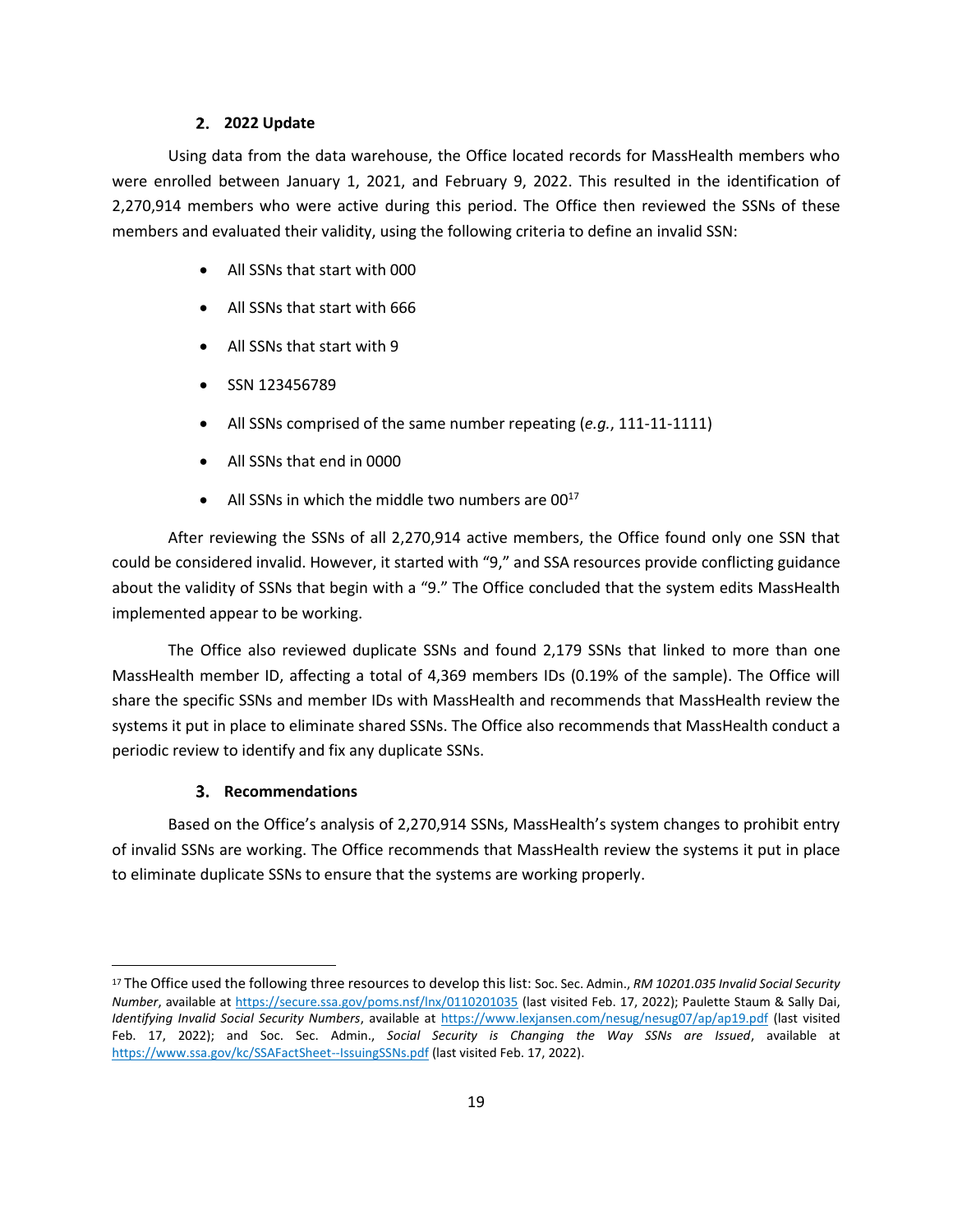#### <span id="page-21-0"></span>**Dental Claims**

#### **Dental Claims Lack Data About Tooth Numbers**

The Medicaid and HSN programs pay for dental care for some MassHealth members and HSN users. For its [2019 report,](https://www.mass.gov/doc/masshealth-and-health-safety-net-annual-report-march-2019/download) the Office reviewed certain aspects of the dental program. Individual dental providers send claims to DentaQuest, MassHealth's dental program vendor. In turn, DentaQuest processes the dental claims and decides whether MassHealth or the HSN should reimburse the provider who performed the dental service. DentaQuest then sends MassHealth files each week containing the claims and its decision regarding which claims MassHealth and the HSN should (and should not) pay. When DentaQuest sends its data file to MassHealth each week, it sends the information to MassHealth's automated claims adjudication system, MMIS. In turn, MMIS sends information each week to MassHealth's data warehouse, where MassHealth can run reports and analyze claim data.

Most dentists in the United States use a universal numbering system, which assigns a specific number or letter to each tooth in the mouth.<sup>18</sup> The Office reviewed paid dental claims that included six procedure codes, all of which should have had a tooth number or letter to indicate which tooth the dentist treated. The majority of these paid claims (20,360 or 75%) included tooth numbers or letters. However, even though MMIS contained tooth numbers or letters for the remaining paid claims (6,449 or 24%), the data warehouse did not. This indicated that there was a problem transferring the data once MassHealth received the adjudicated claims from DentaQuest.

The data warehouse needs the tooth number and letters to conduct robust program integrity reviews. For example, a tooth can only be extracted once; the identification of which tooth the provider billed to extract therefore would allow MassHealth to determine whether a provider billed twice for extracting the same tooth. Similarly, a provider can only bill for one filling per tooth per calendar year. Without having the tooth numbers, MassHealth cannot determine if providers are billing for multiple fillings for the same tooth in a calendar year.

The Office found that MassHealth does require dentists to include the tooth number on claims. Because of a communication error between MMIS and the data warehouse, however, MMIS could not transfer the tooth number to the data warehouse. The Office therefore recommended that MassHealth address the communication issue between MMIS and its data warehouse so that MMIS provides the tooth number when it transmits claims information to the data warehouse.

<sup>18</sup> Baby teeth are assigned letters, while adult teeth are numbered. For instance, tooth number 1 is the adult tooth farthest back on the right side of the mouth in the upper jaw. Numbering continues along the upper teeth toward the front and across to the tooth farthest back on the top left side.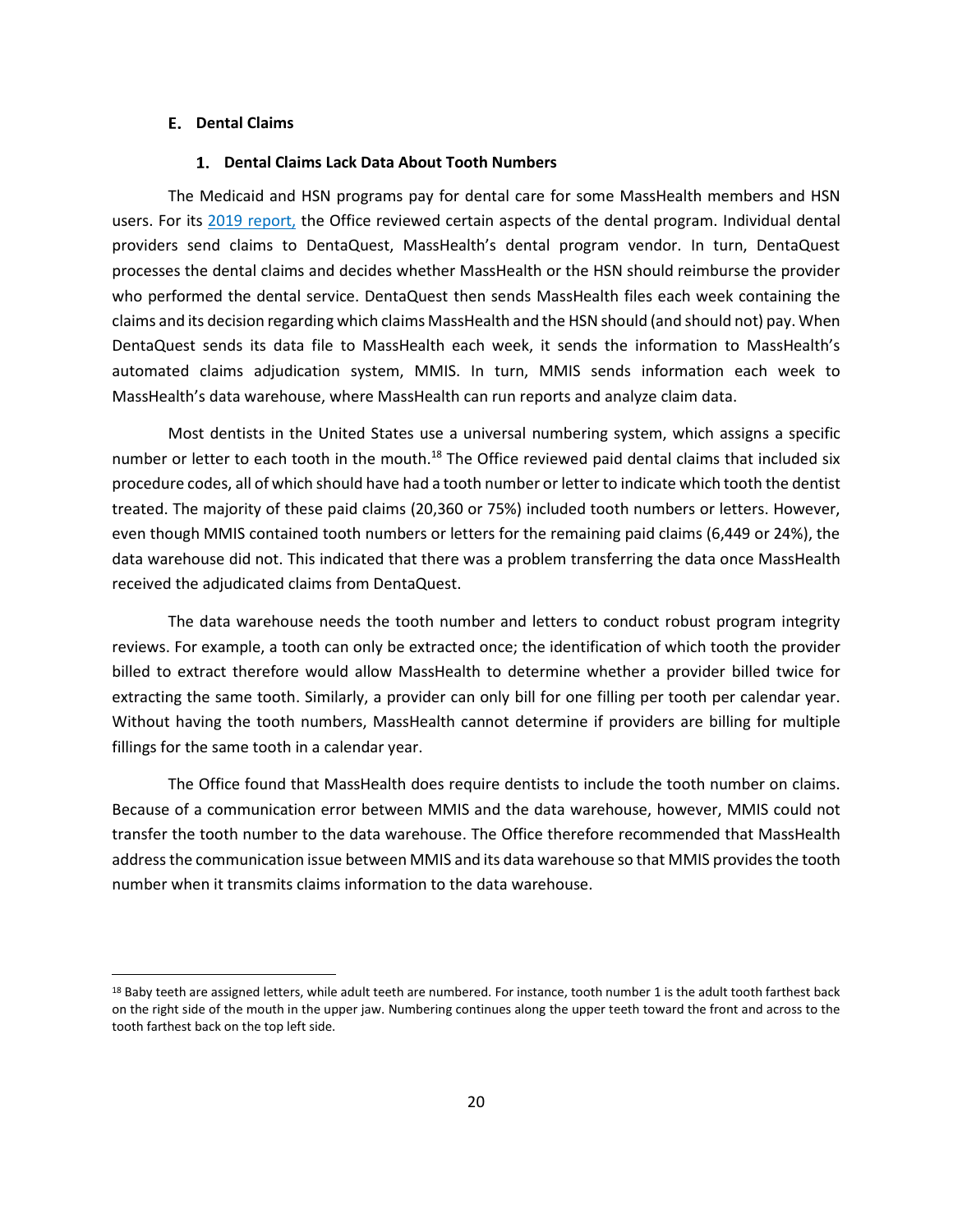#### **2. 2022 Update**

MassHealth reported that it continues to work to ensure that claim information transferred between DentaQuest, MMIS and the data warehouse contains all relevant data, including tooth numbers and letters.

MassHealth has a field in the data warehouse that contains the tooth number or letter that the provider treated. The Office confirmed that this field, referred to as the "Tooth Number Code," does contain tooth numbers and letters. However, a second field in the data warehouse – referred to as the "Tooth Number Code and Description" – is also supposed to contain the relevant tooth number or letter. The Office found that there were blanks in this field. The Office reviewed this field for paid claims for all four quadrants of the mouth. The upper right quadrant, where teeth numbered 1 to 8 are located, had only 2,474,577 paid claims while the other three quadrants had over six million each.

The blanks seem to follow a pattern. When tooth numbers 1 through 9 were entered as "01" through "09" in MMIS, the data transferred properly to the data warehouse. However, when tooth numbers were entered as a single digit*, i.e.*, without the "0" before the tooth number, the numbers did not transfer to the data warehouse.

The Office has contacted MassHealth's data warehouse team regarding this communication error. The data warehouse team reported that it would develop a solution for the "Tooth Number Code and Description" field.

#### **Recommendations**

The Office commends MassHealth for taking steps to fix the communication error between MMIS and the data warehouse. The Office recommends that MassHealth continue its efforts and address the communication gap involving tooth numbers that are entered as single digits. In the meantime, MassHealth should not use the "Tooth Number Code and Description" field for program integrity activities.

#### <span id="page-22-1"></span><span id="page-22-0"></span>**III. Updates on Prior Recommendations**

#### **Personal Care Attendant and Background Checks**

#### **Overview**

As mentioned earlier, MassHealth manages a personal care attendant (PCA) program, which is designed to help MassHealth members with permanent or chronic disabilities maintain their independence, reside in the community and manage their own personal care. Under the PCA program, the member who receives the PCA services is the PCA's employer. As such, MassHealth has determined that the member, not MassHealth, is responsible for deciding whether to conduct a criminal offender record information (CORI) check or sex offender registry information (SORI) check on a prospective PCA.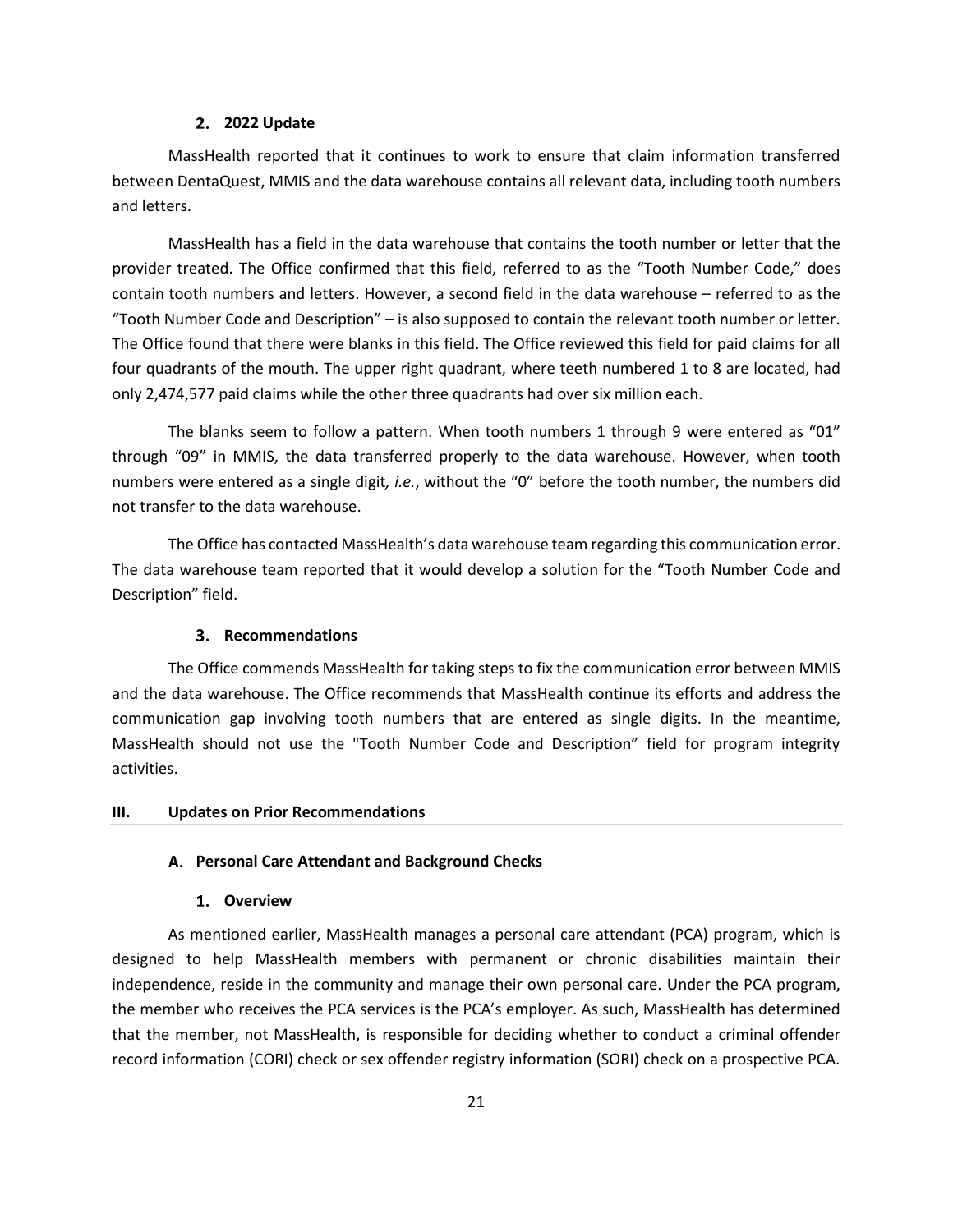CORI includes information about a person's criminal history; SORI indicates the names and addresses of people who have committed certain sex offenses.

As discussed in Section II, MassHealth utilizes personal care management agencies to evaluate members for PCA services and support members participating in the PCA program. As part of their responsibilities, personal care management agencies are required to inform members about resources they can use when they hire a PCA, including the use of CORI and SORI checks. The personal care management agencies also are required to provide members with a form to request a CORI report.

For its [2020 report,](https://www.mass.gov/doc/masshealth-and-health-safety-net-annual-report-february-2020/download) the Office reviewed de-identified CORI and SORI for 47,735 people who worked as PCAs during the first quarter of 2018. The Office found that a significant number of PCAs had previous involvement with the criminal justice system. For example, 23,557 PCAs, or almost 50% of those working during the first quarter of 2018, had CORI records. Focusing on CORI records for the period of 2010 through 2019, the Office found 11,809 PCAs with a total of 57,979 criminal charges or convictions (24% of all PCAs). Specifically, 2,556 PCAs had at least one conviction, 1,069 PCAs had at least one term of incarceration and 2,066 PCAs had at least one pending charge. The SORI check revealed 122 PCAs who were sex offenders with an obligation to register with the Sex Offender Registry Board; 13 PCAs were Level 1 offenders, 68 were Level 2 offenders and 41 were Level 3 offenders.<sup>19</sup>

The Office recognized that the PCA program is unique among MassHealth programs because it is a self-determination program, allowing members to select and oversee their PCAs. The member is the PCA's employer, with the responsibilities of hiring, training, disciplining and firing. Consistent with this approach, MassHealth gives the member receiving the services the option to conduct a CORI or SORI check.

However, this structure means that members receive no support from MassHealth on how to read or interpret CORI or SORI results even though these results often include terms of art and abbreviations that people without training or a criminal justice background have difficulty deciphering. Members also receive no support on how to use the CORI and SORI results in their decision-making process. Further, MassHealth has no formal follow-up process to determine if a member has conducted any kind of background check, nor does MassHealth track or monitor how many members conduct background checks, or document if a member chooses not to conduct a background check. Finally, not requiring or tracking background checks for PCAs who, by definition, have unsupervised contact with MassHealth members is inconsistent with the policies behind the Executive Office of Health and Human Services' CORI regulations, MassHealth's regulation of other programs and state law.<sup>20</sup>

<sup>&</sup>lt;sup>19</sup> The Sex Offender Registry Board classifies offenders to be a Level 1 (low risk), Level 2 (moderate risk) or Level 3 (high risk). The level speaks to the degree of danger and risk to reoffend.

<sup>&</sup>lt;sup>20</sup> For example, MassHealth regulations require certain providers to obtain CORI for people who work with its members. 130 CMR 404.413(D)(3)(b); 130 CMR 407.405(B); 130 CMR 408.434(A)(2); 130 CMR 409.404(C)(10); 130 CMR 419.421(A)(1)(b); 130 CMR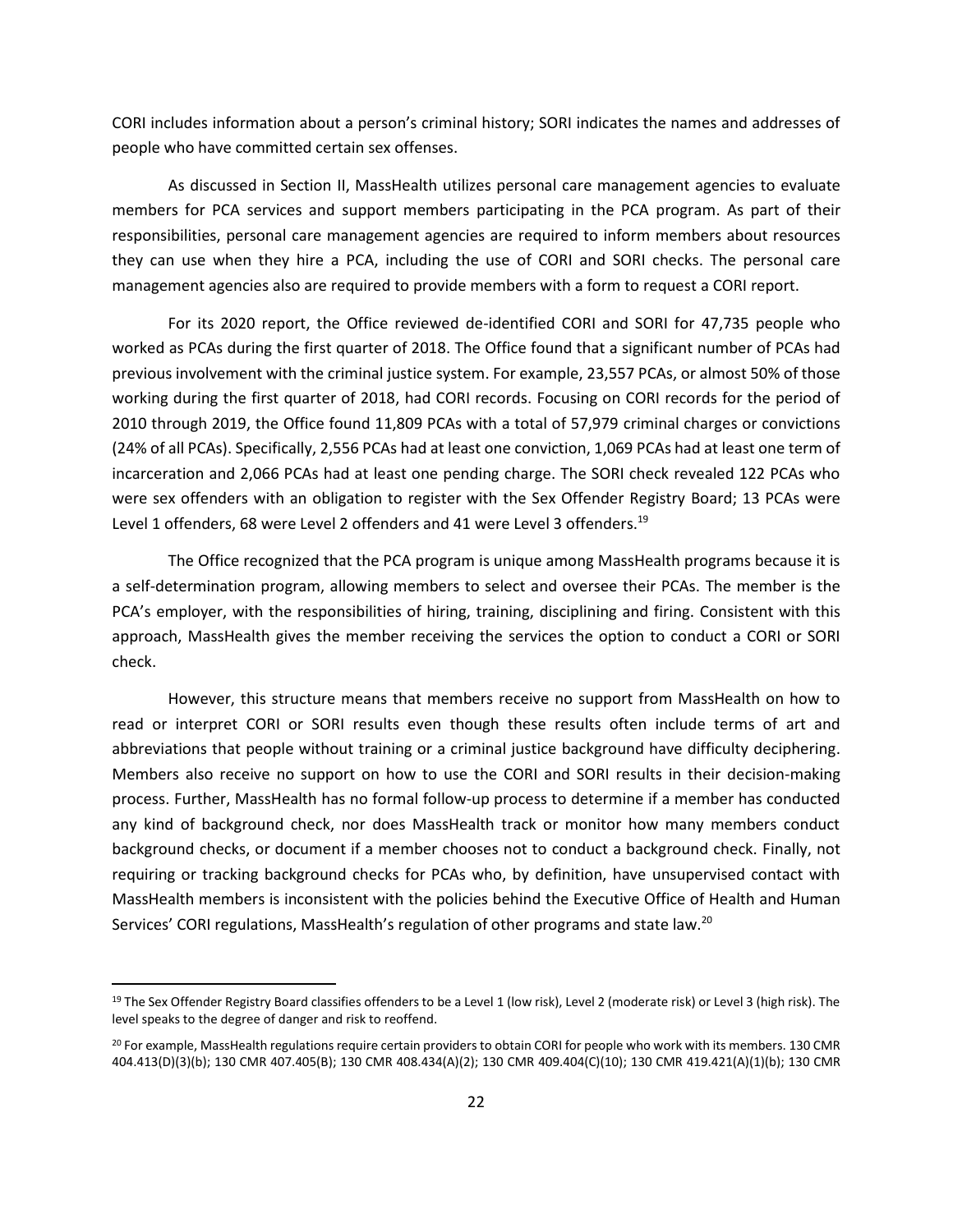Given both the importance and complexity of conducting CORI and SORI checks, in 2020, the Office recommended that MassHealth create and lead a workgroup to revisit the PCA program's approach to background checks.

In 2021, MassHealth committed to further improving members' use and understanding of background checks, including CORI and SORI reports, while maintaining the self-directed nature of the PCA program. For example, in response to the Office's recommendations, MassHealth began soliciting feedback from members and stakeholders to better understand the barriers to conducting background checks and to explore ways to address those barriers. The Office attended several meetings with PCA program staff and MassHealth members who employ PCAs. Members and stakeholders reported that CORI and SORI reports are helpful during the hiring process, but many also felt that members should retain discretion regarding whether to conduct a CORI or SORI check.

In 2021, MassHealth also directed the 18 personal care management agencies that participate in MassHealth's PCA program to survey members, surrogates, parents and legal guardians regarding their use and understanding of CORI and SORI checks. The survey was conducted from February 1, 2021, through March 15, 2021. MassHealth received 2,033 responses to the six-question survey.<sup>21</sup> The results indicated that members are aware of the CORI and SORI processes. For example, 76.3% responded that they were familiar with CORI and SORI checks, and 57.5% responded that they knew how to conduct a CORI or SORI check. However, only 14.2% responded that they had conducted at least one check and only 13.9% responded that they had used the results of a background check to make a hiring decision. Additionally, 41.3% responded that they understood how to read or interpret the results of a background check.

MassHealth informed the Office that it planned to use the results to guide future policy decisions, including finding ways to encourage more members to use CORI and SORI reports when hiring a PCA. The Office supported this goal and continued to recommend that MassHealth provide more education to members about how to conduct CORI and SORI checks when hiring PCAs.

#### **2. 2022 Update**

In the fall of 2021, the Office convened two meetings. The first meeting included PCA program staff and representatives from the Sex Offender Registry Board and the Department of Criminal Justice Information Services (DCJIS), which is responsible for maintaining CORI. The purpose of this meeting was to share information about the PCA program, CORI and SORI. The second meeting focused on ways to

<sup>442.404(</sup>B)(12). Similarly, Massachusetts General Laws Chapter 6, Section 172C, requires certain entities to obtain CORI for a person who is working or volunteering with an elderly person or a person with a disability.

<sup>&</sup>lt;sup>21</sup> Not every respondent answered every question. The percentages presented are based on the number of respondents who answered the question.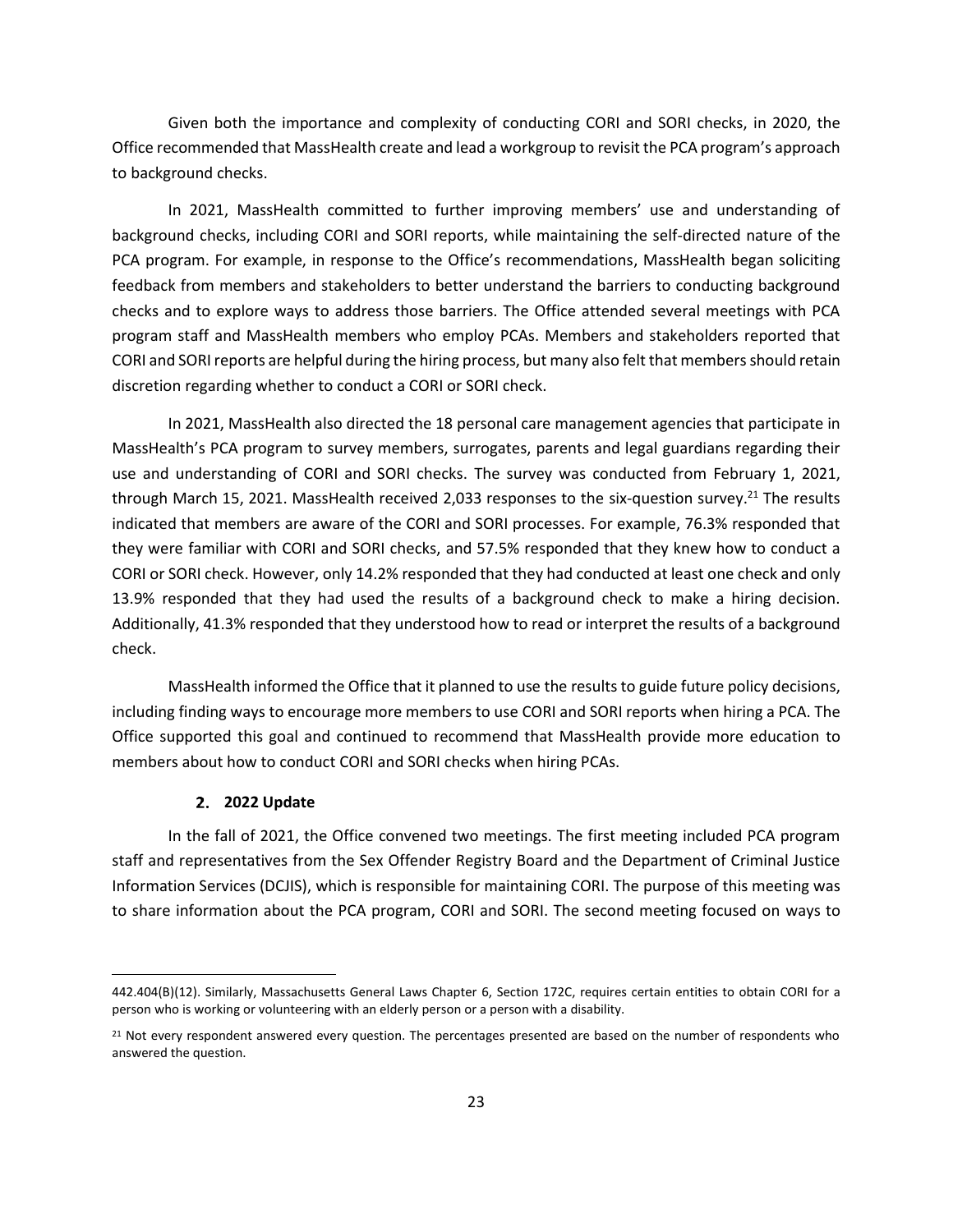decrease the barriers to obtaining CORI for MassHealth members in the PCA program and to increase the number of members who run CORI checks during the hiring process.

Members had previously identified several barriers to conducting background checks. For instance, DCJIS has an online system some employers can use to obtain CORI, but it is not available to members. Rather, members must mail in a notarized request form for CORI, and DCJIS then mails the results back to the MassHealth member. This process, including getting the form notarized, takes time and slows down the hiring process; members expressed concern that if they requested CORI, they would not be able to obtain the assistance they need in a timely manner.

Further, while the FI can complete many administrative tasks for members, they could not conduct CORI checks on behalf of members.<sup>22</sup> This is because only a prospective employer can request a CORI and the FI is not considered the employer for purposes of the PCA program.

As a result of these meetings, MassHealth requested a waiver from the DCJIS Commissioner to allow the new FI to request and receive CORI on behalf of MassHealth members in the PCA program. The DCJIS Commissioner approved this request in January 2022. Once MassHealth and DCJIS execute the waiver agreement, the FI will be able to conduct a CORI check for a potential PCA and provide a member with the results so the member can make an informed hiring decision. The FI will be able to utilize the online system to check CORI.

#### **Recommendations**

Since 2019, MassHealth has been committed to improving the use of background checks in the PCA program to ensure the safety of its members. Going forward, MassHealth should devote necessary staff resources to support members who want to conduct background checks and continue to remove barriers to running CORI and SORI checks. MassHealth should also work with the FI and personal care management agencies to create training materials about background checks, including how to obtain background checks through the FI and how to interpret results.

MassHealth should also continue working with DCJIS to ensure that the FI is able to run CORI checks on behalf of its members. MassHealth should monitor the FI to make sure that it performs timely background checks when requested by MassHealth members.

<sup>&</sup>lt;sup>22</sup> As discussed in Section II, the FI helps the members with processing timesheets, preparing the PCAs' paychecks and direct deposits, sending paychecks to the members to give to PCAs, and filing and paying members' share of state and federal taxes. The FI also provides workers' compensation insurance for PCAs and issues PCAs' W-2 forms.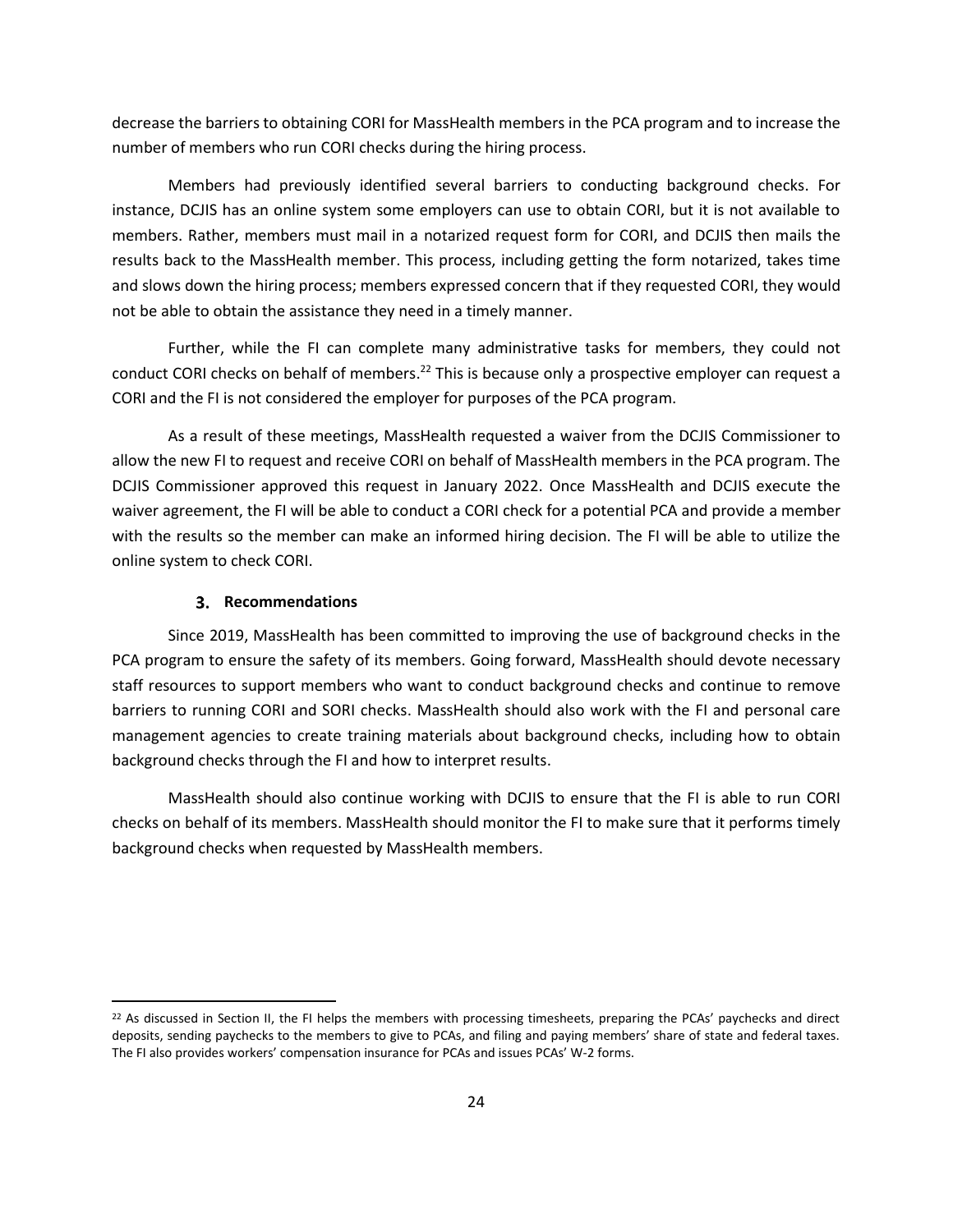#### <span id="page-26-0"></span>**Adult Day Health**

#### **Overview**

As discussed above, MassHealth's Adult Day Health (ADH) program is a community-based service that provides nursing care, supervision and health-related support services in a structured group setting. MassHealth pays ADH providers either a fixed daily rate or in 15-minute increments for the time that a member attends the program. The rate depends on the degree of the member's needs. MassHealth may pay a provider a basic or complex payment level. For members at a basic payment level, the provider must document that it provided at least one of the following services during each visit: assistance with one or more activities of daily living, daily behavior support or evaluation, daily activity participation or skilled services care. For members at a complex payment level, the provider must document that it provided at least one skilled service to the member or a combination of certain activities of daily living and skilled services.

The adult day health regulations prohibit billing for services when a member is (1) receiving services from a home health agency that would be duplicative of those the adult day health program provides; (2) in a hospital, skilled nursing facility, or intermediate care facility; or (3) absent from the adult day health program.

For its [2019 report,](https://www.mass.gov/doc/masshealth-and-health-safety-net-annual-report-march-2019/download) the Office examined claims for approximately 100 providers that served approximately 12,500 MassHealth members during the fourth quarter of 2017. Overall, the Office observed that the adult day health program would benefit from additional oversight.<sup>23</sup> For example, the Office identified providers that submitted claims for complex care for members with primary diagnoses (such as type 2 diabetes without complications and essential primary hypertension) that do not appear to support that level of billing. The Office also found providers that included the same diagnosis on claims for all or virtually all members receiving services, or consistently billed the same three diagnoses for 75% or more of their members.<sup>24</sup>

The Office recommended that MassHealth audit claims to determine if providers are accurately presenting member diagnoses and the need for complex care. Once MassHealth conducted these audits, the Office recommended that MassHealth provide education to those providers that appear to have made errors in billing. The Office also recommended that MassHealth refer providers that appeared to be engaging in fraudulent billing to the Massachusetts Office of the Attorney General's Medicaid Fraud Division.

<sup>&</sup>lt;sup>23</sup> Other findings related to the ADH program from the 2019 report are included on page 15.

<sup>&</sup>lt;sup>24</sup> For example, type 2 diabetes without complications; major depressive disorder, single episode, unspecified; and primary hypertension.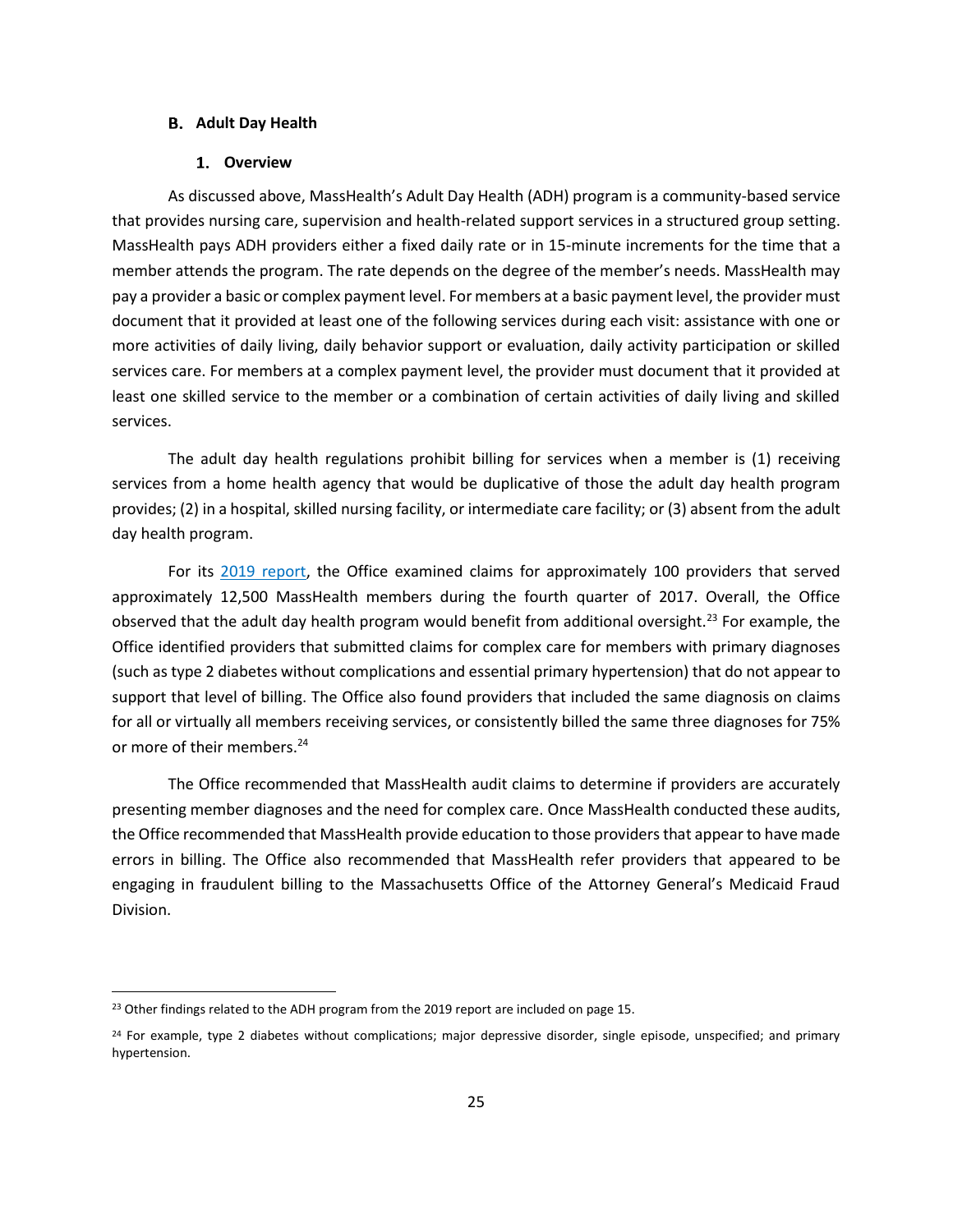#### **2. 2022 Update**

MassHealth reported that it took several steps to improve program integrity in the ADH program. MassHealth updated its regulations so that as of July 1, 2019, ADH providers must receive prior authorization before providing services to a member. MassHealth must give prior authorization when a member first starts ADH services and then annually, or earlier if there is a significant change to the member's needs. As part of the prior authorization process, a member must undergo a clinical assessment to determine both the member's need for ADH services and the level of services (basic or complex). MassHealth contracts with other entities, not the ADH provider, to conduct the clinical assessment. Moreover, a provider cannot receive payment without prior authorization. In addition, because MassHealth determines the level of care during the prior authorization process, the ADH provider can no longer choose to bill for different levels of care when it submits claims to MassHealth.

In addition, MassHealth created a mandatory training for all ADH providers regarding MassHealth's ADH regulations. MassHealth presented the training to providers in January 2020 and recorded it for new providers.

In response to the Office's recommendation to identify providers that have high levels of billing errors, MassHealth identified ADH providers whose claims were denied at least 40% of the time. It provided additional training to these providers and is conducting selected audits. MassHealth has conducted three on-site audits since resuming audits in December 2021.<sup>25</sup> The audit results are still pending. MassHealth expects these field audits to help the agency determine if providers are accurately presenting members' needs for complex care and if they are billing at the appropriate level.

#### **Recommendations**

MassHealth has made progress in improving program integrity for the ADH program. The Office recommends that MassHealth continue to conduct field audits to ensure providers are billing their services properly. MassHealth should also continue to identify providers with high claim denial rates and educate those providers about proper billing practices. MassHealth should audit any providers whose billing practices do not improve after additional training.

#### <span id="page-27-0"></span>**Adult Foster Care**

#### **Overview**

As mentioned earlier, MassHealth's Adult Foster Care (AFC) allows members to live with a caregiver who provides medically necessary assistance with ADLs and IADLs.<sup>26</sup>

<sup>25</sup> MassHealth had suspended on-site ADH audits due to the COVID-19 pandemic.

<sup>&</sup>lt;sup>26</sup> See page 16 for a full description of the AFC program and definitions of ADLs and IADLs.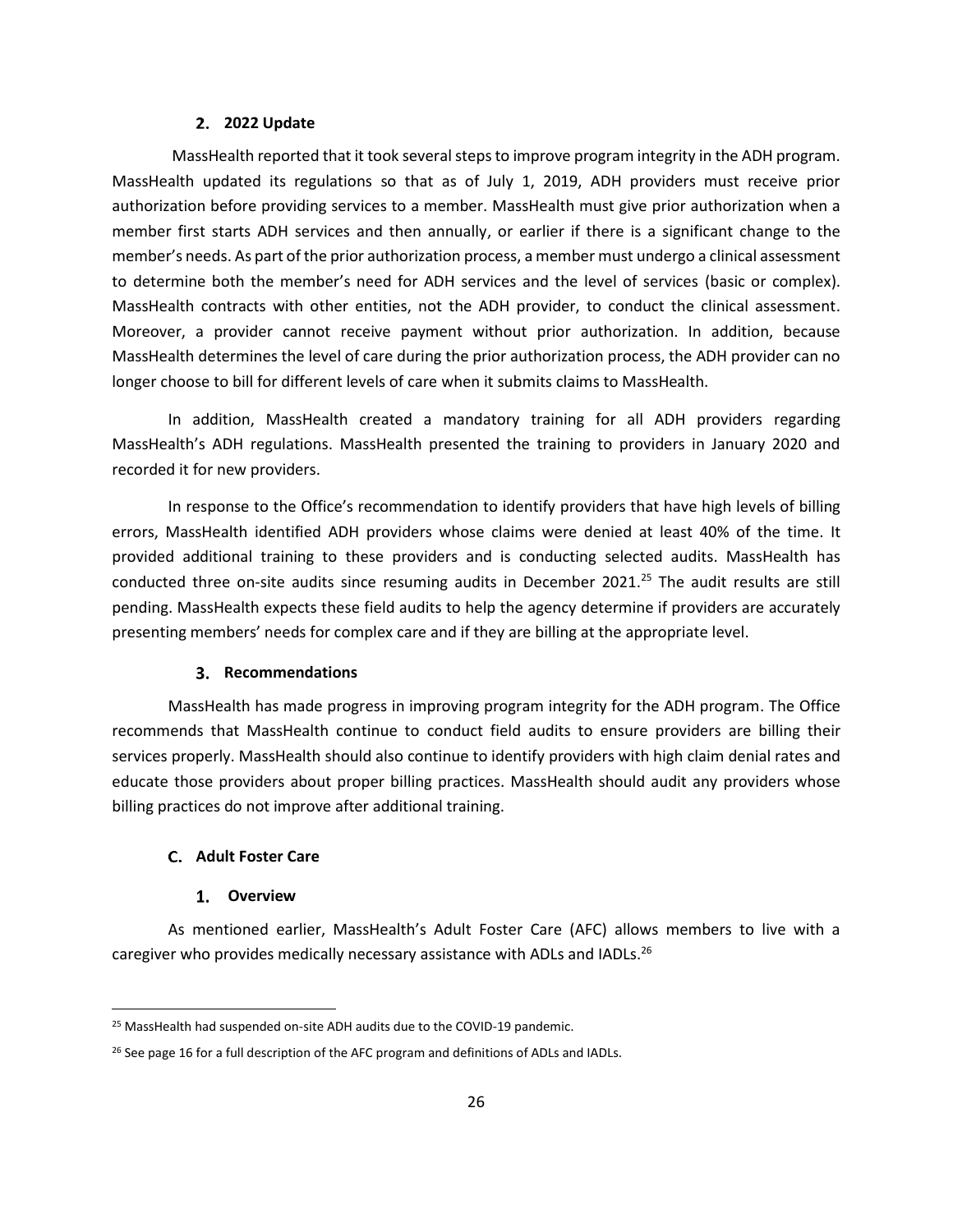For its [2019 report,](https://www.mass.gov/info-details/oig-annual-report-2019-policy-and-government-division) the Office reviewed the claim histories for a large sample of providers from fiscal year 2018.<sup>27</sup> As a result of that review, the Office identified providers that were submitting claims with the same diagnosis for many, if not most, members. The Office also found that providers were submitting claims for complex care for members whose primary diagnoses did not appear to warrant that level of care.

The Office recommended that MassHealth improve its program integrity efforts. The Office also recommended that MassHealth improve its review of adult foster care claims for fraud, waste and abuse to determine if providers were engaging in questionable diagnosis practices, improper billing for complex care or other billing activity that raised questions about the provision of adult foster care services. Finally, the Office recommended that MassHealth consider setting guidelines for the rate of compensation for caregivers.

For its [2021 report,](https://www.mass.gov/doc/masshealth-and-health-safety-net-2021-annual-report/download) the Office reviewed approximately \$349 million in adult foster care claims that MassHealth paid between May 1, 2018, and April 30, 2019. The Office found MassHealth paid \$664,165 in adult foster care claims on days a member also received home health aide services. MassHealth paid \$514,268 for those home health aide services. MassHealth regulations specifically prohibit payment to an AFC provider on days when home health aide services are provided because the services are considered duplicative.<sup>28</sup>

The Office recommended that MassHealth implement edits in its claims adjudication system to proactively prevent paying for adult foster care services that members received on the same day they received home health aide services.

#### **2. 2022 Update**

In response to recommendations in the Office's 2019 and 2021 reports, MassHealth has taken several steps to strengthen program integrity in the AFC program. In April 2019, MassHealth began requiring a prior authorization before providing AFC services to members. The process is similar to the one MassHealth implemented for ADH services. MassHealth must give prior authorization when a member first starts AFC services and then annually, or earlier if there is a significant change to the member's needs. As part of the prior authorization process, the member must undergo a clinical assessment to determine both the member's need for AFC services and the level of services (basic or complex). MassHealth contracts with other entities, not the AFC provider, to conduct the clinical assessment. A provider cannot receive payment without prior authorization.

<sup>&</sup>lt;sup>27</sup> A fiscal year begins on July 1 and ends on June 30. For example, fiscal year 2018 begins on July 1, 2017 and ends on June 30, 2018.

<sup>28</sup> 130 CMR 408.437(B).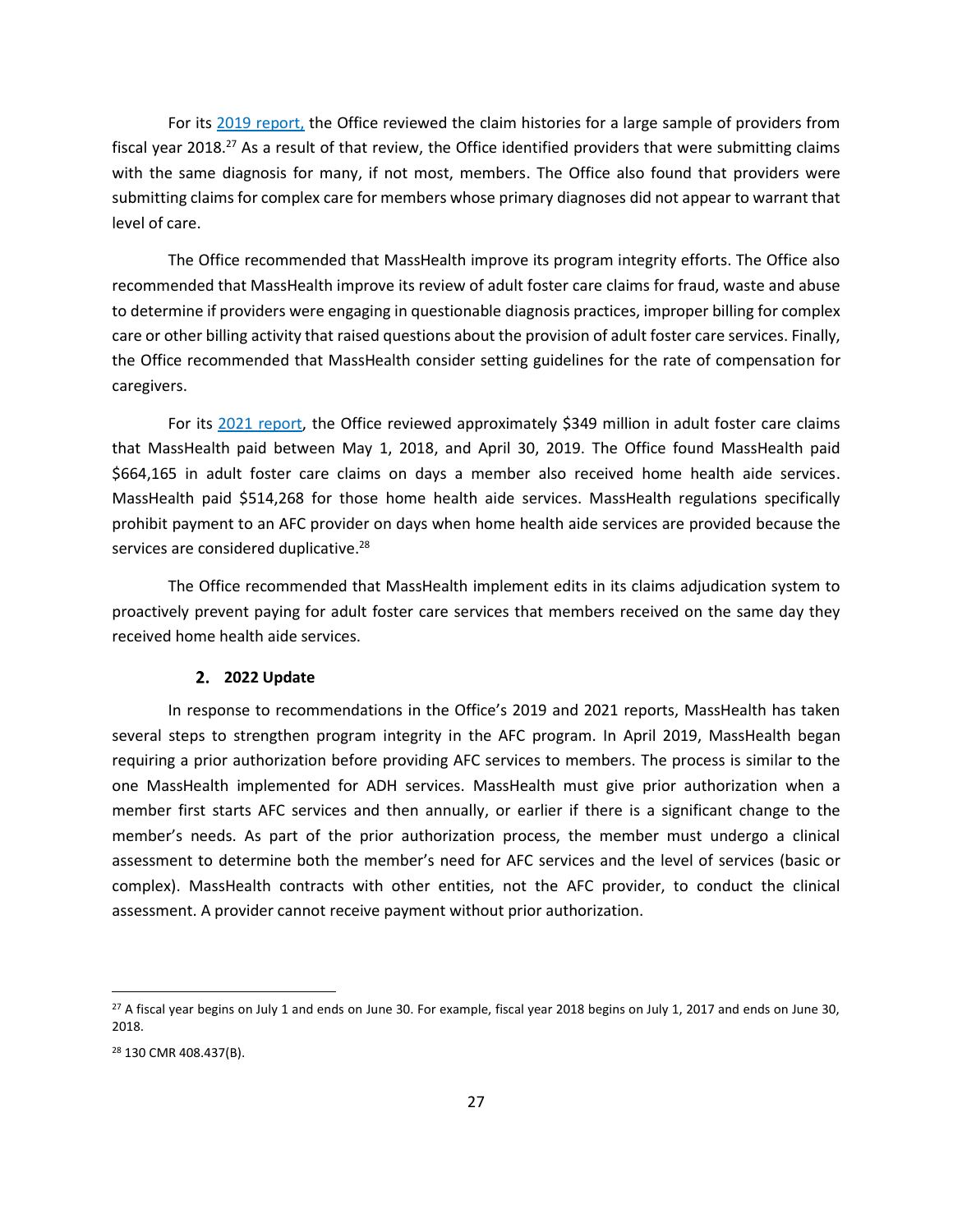With prior authorization in place, the AFC provider can no longer choose which level of care to bill; MassHealth has already determined the level of care during the prior authorization process. MassHealth further reported that because the prior authorization process includes an independent clinical diagnosis, it should also prevent providers from routinely using the same diagnosis for members.

MassHealth also reported that it worked with its third-party administrator, Optum, to develop and implement algorithms to identify overlapping claims for adult foster care and home health aide services. After performing quality control checks to confirm that identified claims are in fact overlapping, MassHealth issues notices of overpayment to AFC providers for those claims. MassHealth and Optum have run this algorithm twice. The first run identified 848 overlapping claims totaling \$64,885.04, and, as a result, MassHealth issued 20 notices of overpayment in September 2019. Preliminary findings from the second run, in 2020, found 2,130 potentially overlapping claims involving 33 AFC providers and totaling \$250,200.76. MassHealth is in the process of drafting and issuing the notices of overpayment associated with this second run.

Finally, MassHealth created an algorithm to identify all adult foster care providers that bill for complex care for 80% or more of their members.<sup>29</sup> Since February 2020, MassHealth has conducted 13 audits of AFC providers that the algorithm flagged. Thus far, MassHealth has completed reviews of five of these audits, and it is drafting and issuing notices of overpayment. The initial overpayment estimates for those audits total \$793,808 across the five providers. Five other audits are still under review. The three remaining providers failed to respond to MassHealth's request for records in a timely manner, resulting in an overpayment finding. Those providers still have an opportunity to dispute the results of those audits.

#### **Recommendations**

MassHealth has taken significant steps to improve the integrity of the AFC program. It should continue to run the algorithms on a regular basis and recover overpayments. It should also conduct field audits on a regular basis to further identify fraud, waste and abuse.

#### <span id="page-29-0"></span>**D. Positive Airway Pressure Devices**

#### **Overview**

For its [2021 report,](https://www.mass.gov/doc/masshealth-and-health-safety-net-2021-annual-report/download) the Office reviewed all fee-for-service claims for positive airway pressure (PAP) devices for calendar years 2015 through 2019. Patients use PAP devices, a type of durable medical equipment, to treat sleep disorders, including obstructive sleep apnea. MassHealth regulations allow the agency to pay for PAP device rentals for a maximum of 13 months, at which point the member owns the

<sup>&</sup>lt;sup>29</sup> A member qualifies for complex care if the member requires hands-on assistance with at least three activities of daily living or hands-on assistance with at least two activities of daily living and behavior management. MassHealth pays for complex care at a higher rate than basic care.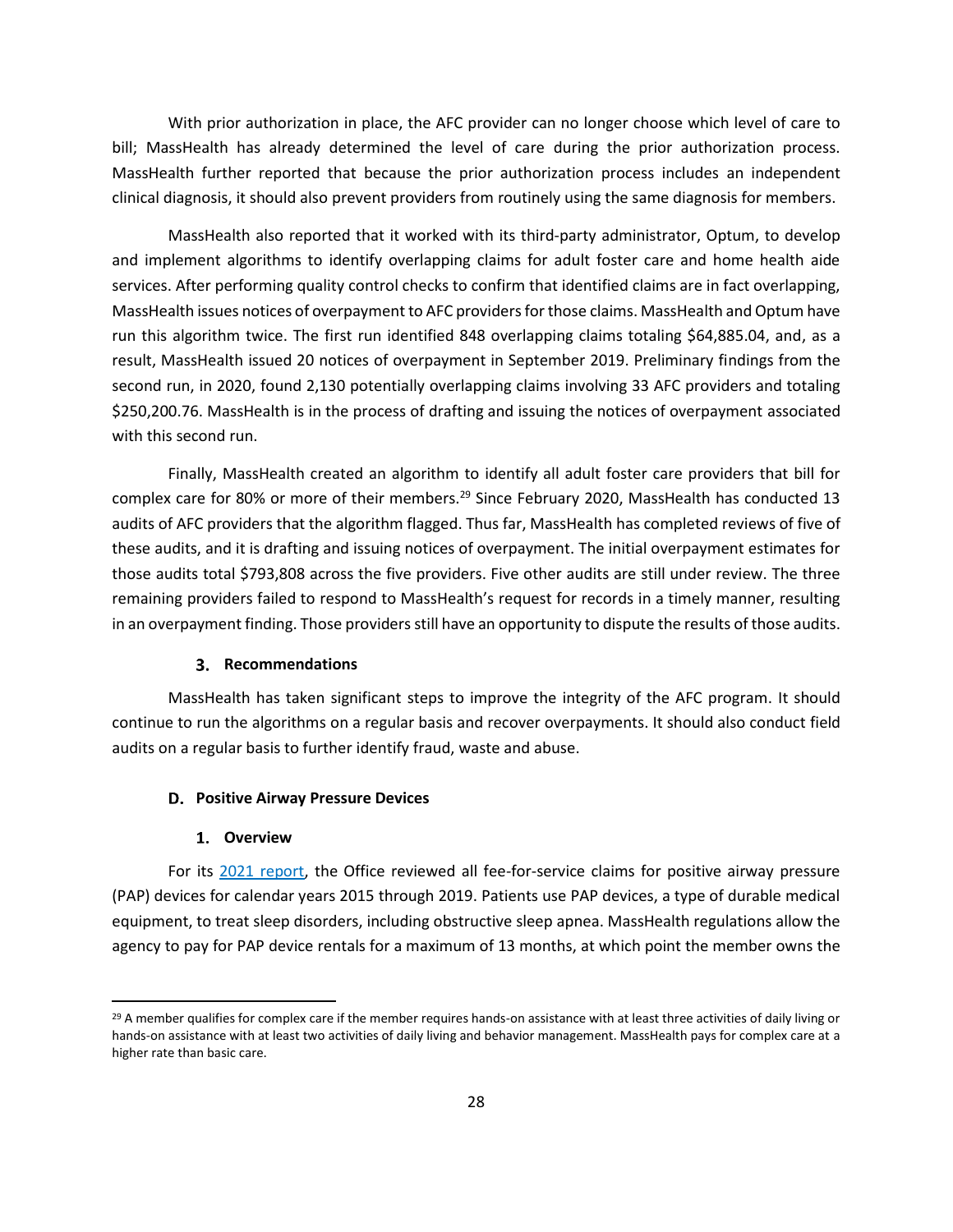device. MassHealth also will pay for certain parts of each PAP device to be replaced at regular intervals. For instance, MassHealth will pay for a new PAP mask every three months.

The Office reviewed 170,792 PAP device claims for calendar years 2015 through 2019 and found that, overall, MassHealth has strong program integrity measures in place for PAP devices. The Office identified three areas that may benefit from additional oversight. First, the Office found that MassHealth paid a small number of duplicate claims for PAP device rentals. Second, the Office found a low occurrence of rentals that exceeded 13 consecutive months. Third, the Office found that MassHealth sometimes paid for replacement parts more frequently than the regulations allow.

The Office recommended MassHealth evaluate its claims edits periodically to ensure that it continues to identify and deny duplicate claims as well as too-frequent replacements of durable medical equipment and parts. The Office further recommended that MassHealth continue to monitor its payment system to ensure that it is reimbursing claims appropriately.

#### **2. 2022 Update**

In 2021, in response to the Office's recommendation that MassHealth evaluate its claims edits periodically, MassHealth implemented an additional edit to identify duplicate claims. MassHealth reported that, since implementing this edit, it has identified and denied 194 claims.

In its 2021 report, the Office suggested that MassHealth also examine other programs to identify patterns of duplicate billing, such as billing for the same procedure for the same member with different location codes. MassHealth reported that it examined all claims for providers for both PAP devices and accessories. As noted above, MassHealth will not pay rental claims for PAP devices after 13 months. MassHealth examined all rental claims that it paid for longer than the 13-month rental period. It found 145 duplicate claims, totaling \$1,916, and MassHealth is seeking to recover those payments. MassHealth also evaluated three codes, in addition to the codes the Office reviewed, to identify providers that billed for accessories more frequently than allowed.<sup>30</sup> MassHealth identified 14 duplicate accessories claims, totaling \$532, and MassHealth currently is working to recover these overpayments.

The Office also recommended that MassHealth review claims for all durable medical equipment that can be reordered periodically to identify providers that are billing more frequently than permitted. The Office identified one provider who accounted for 48% of this type of billing. The Office shared the name of that provider with MassHealth so that it could review the provider's billing and recoup any overpayments. The overpayment to that provider totaled \$137.

The Office further recommended that MassHealth consider implementing edits to restrict how often providers can bill for durable medical equipment. MassHealth stated that it is planning to work with

<sup>&</sup>lt;sup>30</sup> As an example, if a member is allowed to replace an accessory once every three months, it would be inappropriate for a provider to bill MassHealth once every two months for the accessory.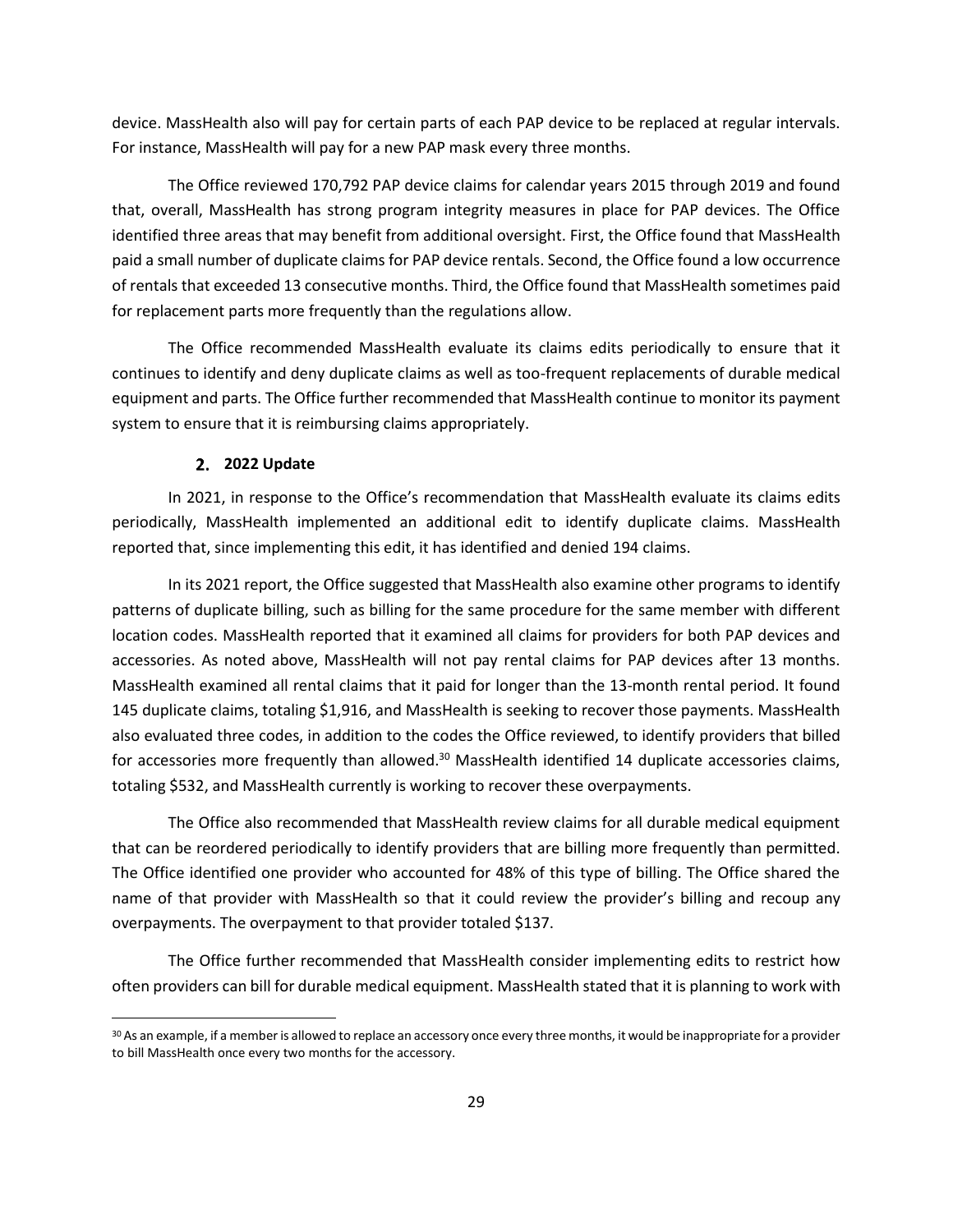its third-party administrator to review claims for durable medical equipment that can be reordered on a periodic basis to identify providers that are billing more frequently than the period allowed.

#### **Recommendations**

Since MassHealth recently put in place the edit to address duplicate billing, the Office is still reviewing it. It will follow up with MassHealth to share any feedback. The Office continues to recommend that MassHealth review all claims for durable medical equipment that can be reordered on a periodic basis to identify providers that are billing more frequently than allowed. When identified, MassHealth should recoup any overpayments.

#### <span id="page-31-0"></span>**Dental**

#### **Overview**

The Medicaid and HSN programs pay for dental care for some MassHealth members and HSN users. The Office reviewed certain aspects of the dental program from 2015 through 2017.

In its [2019 report,](https://www.mass.gov/doc/masshealth-and-health-safety-net-annual-report-march-2019/download) Office determined that MassHealth did not audit DentaQuest, its dental program vendor, to ensure that it was processing claims accurately and complying with the terms of its contract. Instead, MassHealth allowed the vendor to "self-audit."

The Office recommended that MassHealth conduct its own audits of dental claims instead of relying on its vendor to self-audit. Additionally, the Office stated MassHealth must require the vendor to provide a list of the claims that it includes in its self-audit so that MassHealth can verify the results.

Finally, the Office found that some providers billed the wrong procedure code for a type of oral evaluation for children younger than three years old. Instead of using the procedure code for children younger than three years old, the providers used the procedure code for children three and older, which paid providers at a higher rate.

The Office recommended that MassHealth analyze providers that billed the wrong procedure code to determine whether the billing was intentional.

#### **2022 Update**

MassHealth reported that it has implemented measures to improve its oversight of DentaQuest. Instead of relying solely on DentaQuest's self-audits, MassHealth now validates that DentaQuest is accurately processing claims by both sampling claims on a biweekly basis and verifying DentaQuest's selfaudits.

DentaQuest performs self-audits every quarter and submits reports to MassHealth. When the Office conducted its first review in 2019, MassHealth did not verify the accuracy of DentaQuest's selfaudits. MassHealth now selects a sample of dental claims from DentaQuest's quarterly reports to verify